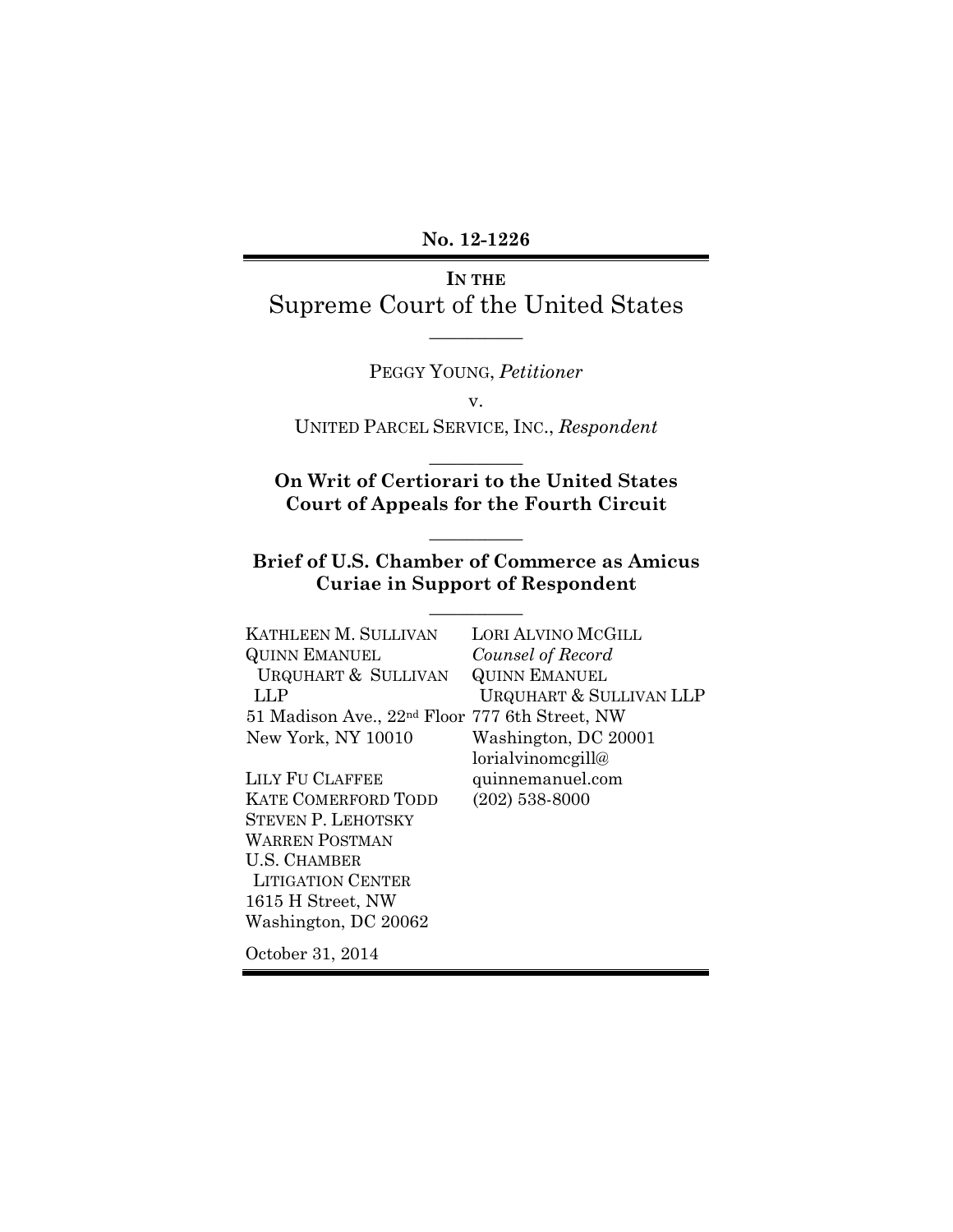### TABLE OF CONTENTS

|--|

| INTEREST OF AMICUS CURIAE                                                                                                  |
|----------------------------------------------------------------------------------------------------------------------------|
|                                                                                                                            |
|                                                                                                                            |
| TITLE VII RECOGNIZES ONLY TWO<br>$\mathbf{I}$ .<br>CAUSES OF ACTION FOR<br>EMPLOYMENT DISCRIMINATION4                      |
| $\Pi$ .<br>PETITIONER'S THEORY<br>DISREGARDS THE STRUCTURE OF<br>TITLE VII AND DISTORTS THE<br><b>CONCEPT OF DISPARATE</b> |
| PETITIONER'S APPROACH WOULD<br>HI.<br>PRODUCE UNTENABLE AND<br><b>IMPLAUSIBLE PRACTICAL</b>                                |
|                                                                                                                            |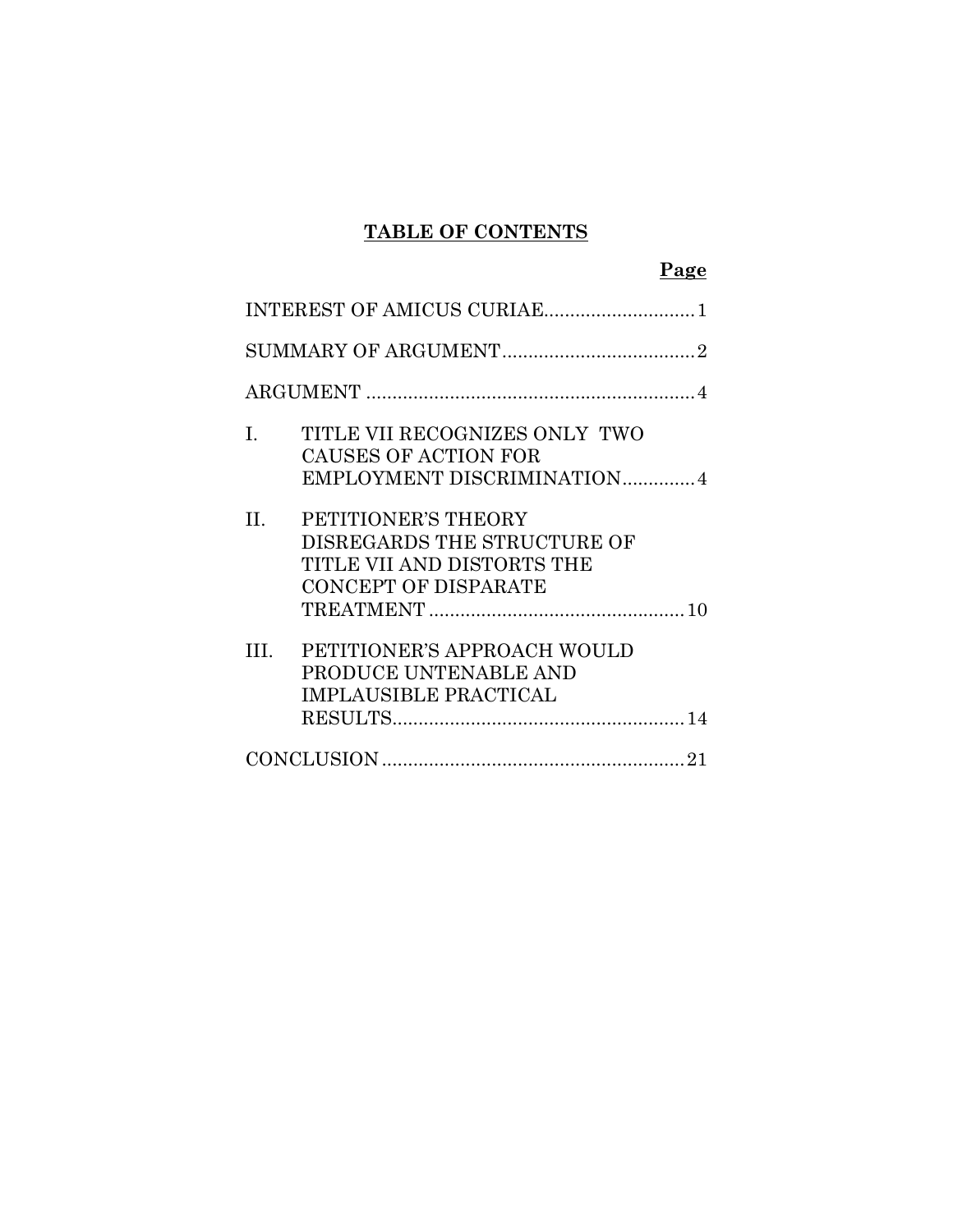# TABLE OF AUTHORITIES

**Cases** 

### **Page(s)**

| $AT\&T$ Corp. v. Hulteen,                                                           |
|-------------------------------------------------------------------------------------|
| Ariz. Governing Comm. for Tax Deferred Annuity &<br>Deferred Comp. Plans v. Norris, |
| <i>Ensley-Gaines v. Runyon,</i>                                                     |
| General Electric Co. v. Gilbert,                                                    |
| Griggs v. Duke Power Co.,                                                           |
| McDonnell Douglas Corp. v. Green,                                                   |
| Newport News Shipbuilding & Dry Dock Co. v.<br>EEOC,                                |
| Raytheon Co. v. Hernandez,                                                          |
| Ricci v. DeStefano,                                                                 |
| Texas Dept. of Community Affairs v. Burdine,                                        |
| Trans World Airlines, Inc. v. Hardison,                                             |
| U.S. Airways, Inc. v. Barnett,                                                      |
| Wards Cove Packing Co. v. Atonio,                                                   |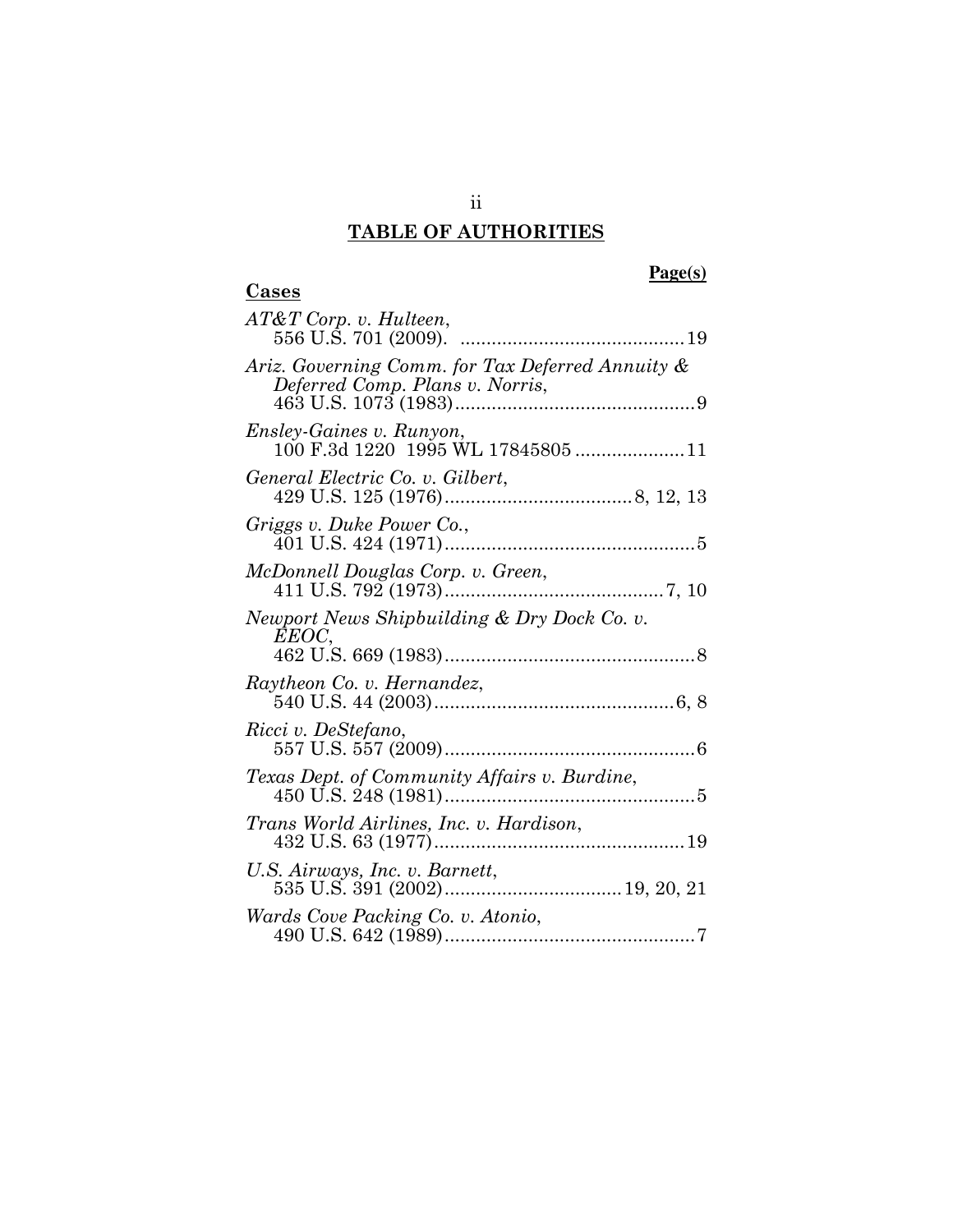| Watson v. Fort Worth Bank & Trust, |  |
|------------------------------------|--|
| Yick Wo v. Hopkins,                |  |

### **Statutes**

## **Other Authorities**

| CONSTANCE S. BARKER, Memorandum, Draft                                         |  |
|--------------------------------------------------------------------------------|--|
| Enforcement Guidance on Pregnancy                                              |  |
| Discrimination and Related Issues                                              |  |
| Circulated for Review and Comment                                              |  |
|                                                                                |  |
| CHRISTINE JOLLS, Antidiscrimination and<br>Accommodation 115 Harv. L. Rev. 642 |  |
|                                                                                |  |
|                                                                                |  |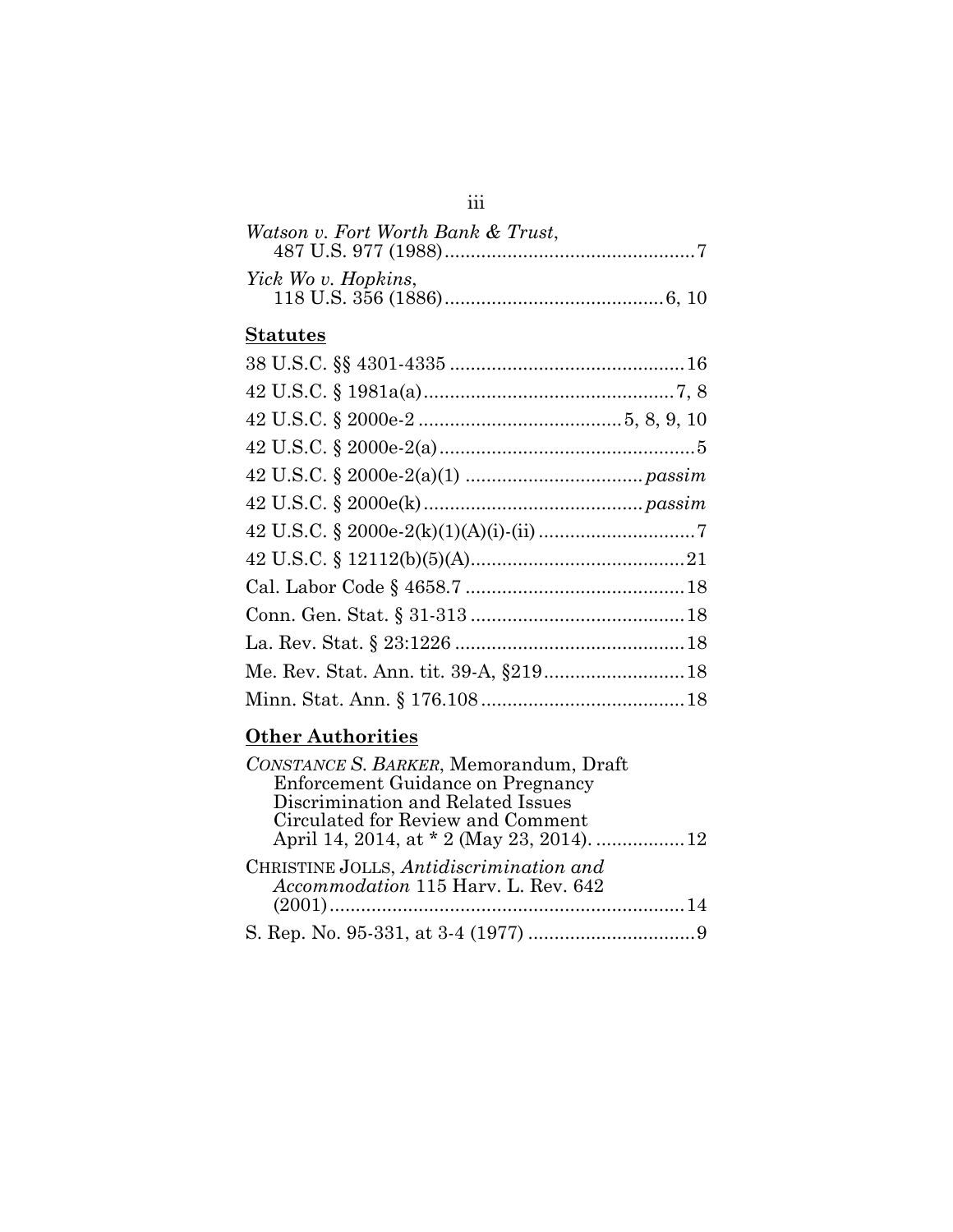#### INTEREST OF AMICUS CURIAE<sup>1</sup>

Amicus curiae the Chamber of Commerce of the United States of America ("Chamber") is the world's largest business federation. It represents 300,000 direct members and indirectly represents an underlying membership of more than three million businesses and organizations of every size, in every industry sector, and from every region of the country. A central function of the Chamber is to represent the interests of its members in matters before Congress, the Executive Branch, and the courts, including this Court. To that end, the Chamber regularly files amicus briefs in cases that raise issues of vital concern to the nation's business community.

 Many of the Chamber's members are subject to Title VII of the Civil Rights Act of 1964, as amended by the Pregnancy Discrimination Act of 1978, 42 U.S.C. § 2000e-2(a)(1) ("PDA"). Petitioner's interpretation of the PDA would distort Title VII and result in an unprecedented, unbounded, and legally unsupported theory of "intentional" discrimination that in fact requires no showing of intent to discriminate.

Many of the Chamber's members, and UPS itself, provide greater accommodations for pregnant employees than required by Title VII. These employers

 $\overline{a}$ 

<sup>1</sup> All parties consent to the filing of this brief. No counsel for a party authored this brief in whole or in part, and no entity or person other than amicus curiae, its counsel, and its members, made any monetary contribution intended to fund the preparation or submission of this brief.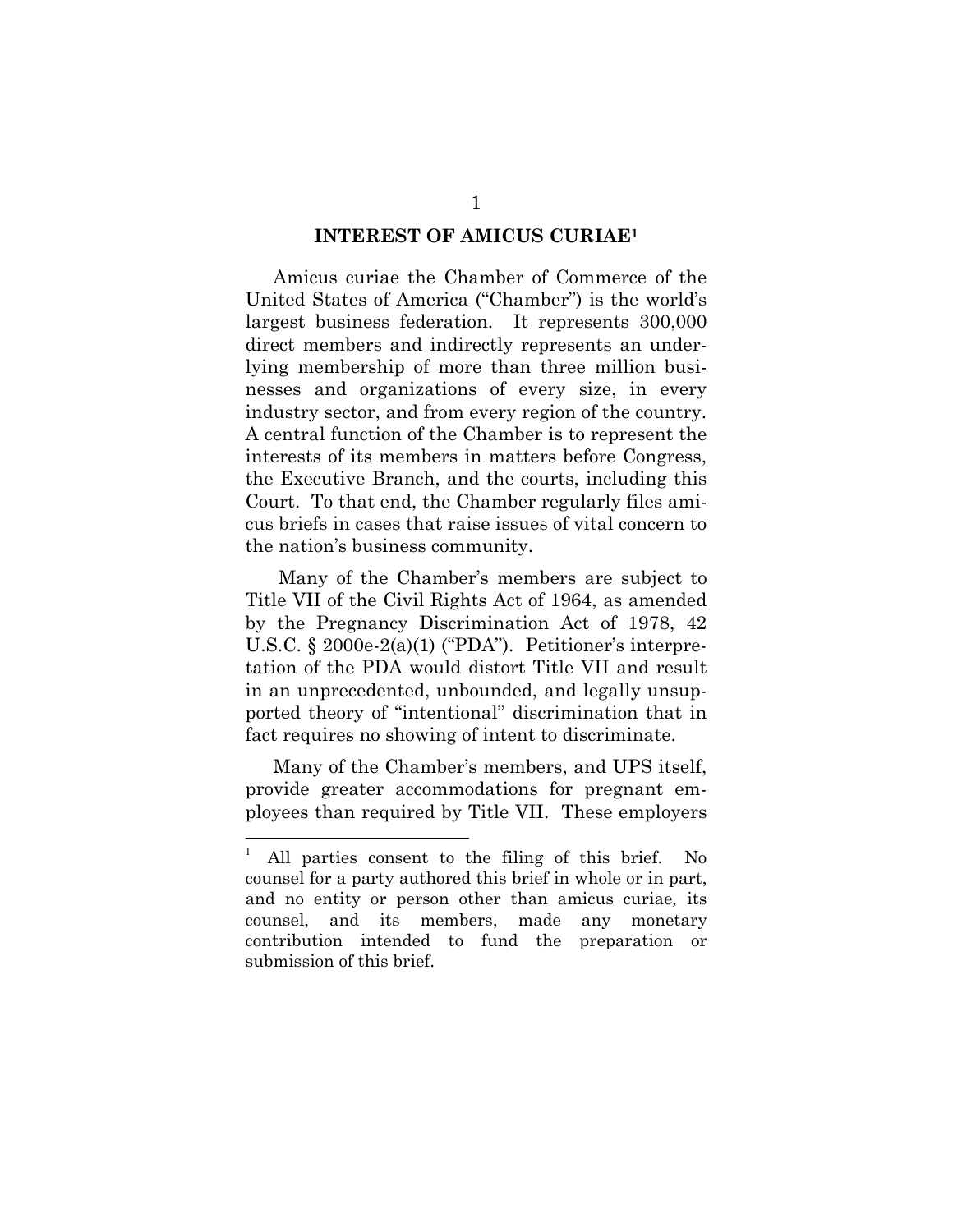have decided—for a variety of reasons—to offer pregnant employees more than what federal law compels them to provide.

This case does not call for the Court to resolve the optimal manner in which employers should accommodate pregnant employees. Nor is it to decide the minimum protections for pregnant employees required by Title VII, or to resolve any claim of disparate impact discrimination based on pregnancy under an employer's facially-neutral policy.

Rather, Petitioner and her amici ask this Court to stretch core discrimination-law principles far beyond previously settled bounds, and to subject employers to increased penalties for supposed intentional discrimination without corresponding proof. The Chamber's members have a strong interest in the proper resolution of that issue.

#### SUMMARY OF ARGUMENT

This case presents a choice between two markedly different approaches to interpreting the second clause of 42 U.S.C.  $\S 2000e(k)$ , which provides that pregnant employees shall be treated the same as other employees "similar in their ability or inability to work." Petitioner argues that, in clarifying through the PDA what it means to discriminate "because of sex," this clause created an entirely new cause of action based on an employer's failure to accommodate a pregnant employee who cannot perform the ordinary tasks associated with her job. The Government agrees. Respondent maintains that this clause simply clarified that an employer must not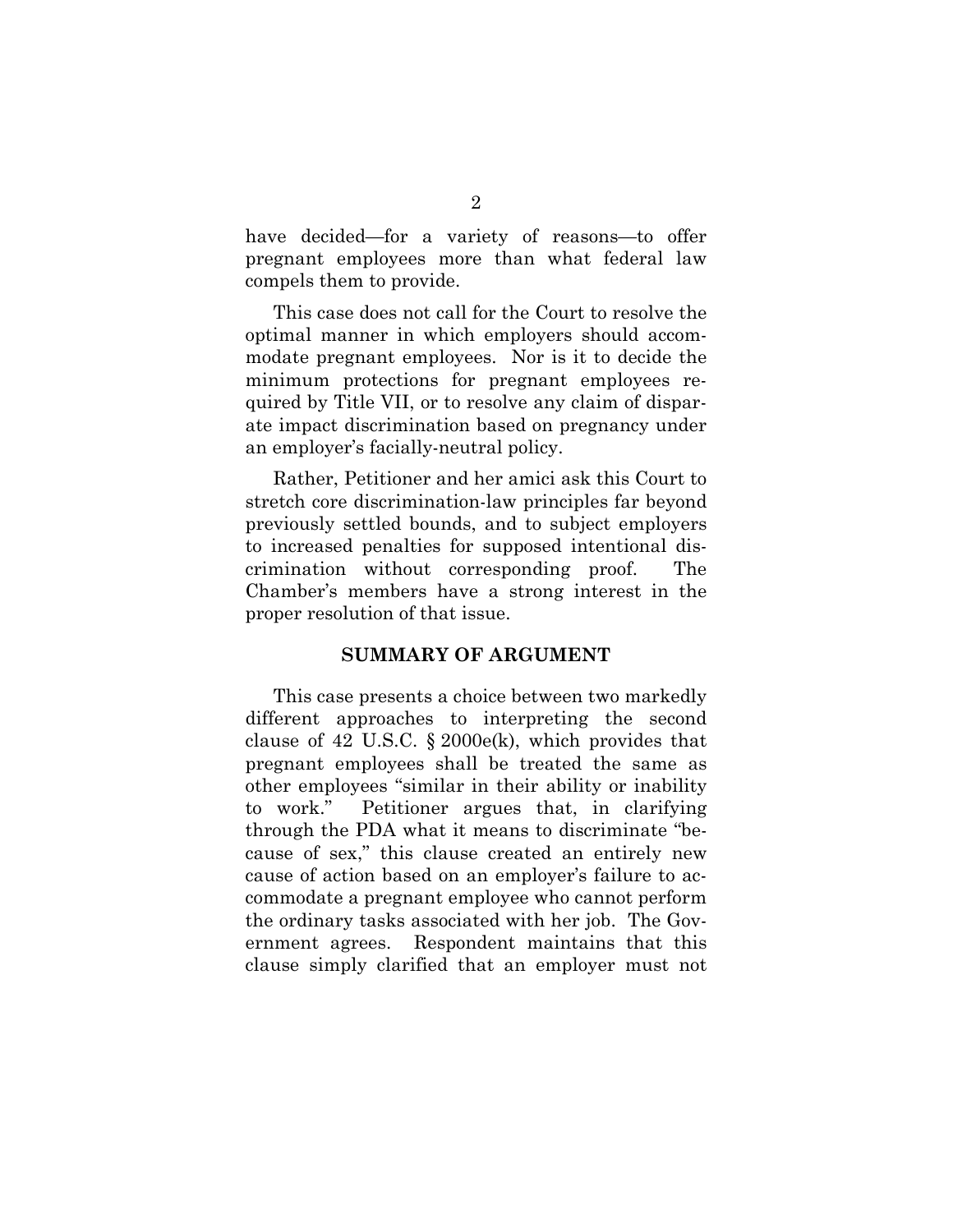consider pregnancy in making employment decisions and, if it does, it is subject to the pre-existing causes of action previously found in Title VII.

The Chamber supports Respondent's arguments, but will not belabor them. Rather, this brief expands on the structural support for Respondent's reading of the statute and the practical reasons why Respondent's reading is correct.

The structure of Title VII makes clear that the statute recognizes two distinct types of actionable discrimination based on pregnancy. Where an employer intentionally burdens an employee because she is pregnant, she can raise a disparate treatment claim. Where an employer has applied a facially neutral policy that *unintentionally* burdens a pregnant employee, the employee can assert that the policy created an unlawful disparate impact. These two theories are analytically distinct, require different forms of proof, allow for different defenses, and provide different remedies.

 The position advanced by Petitioner and her amici (including the Government) distorts this statutory structure, and would create the unprecedented anomaly of an "intentional" discrimination claim that requires no showing of discriminatory intent. The sole argument offered by Petitioner and the Government for this remarkable conclusion, while repackaged in various forms, inevitably relies on ignoring the statutory context and assuming that the PDA creates a freestanding cause of action for failure to accommodate pregnancy. It does not.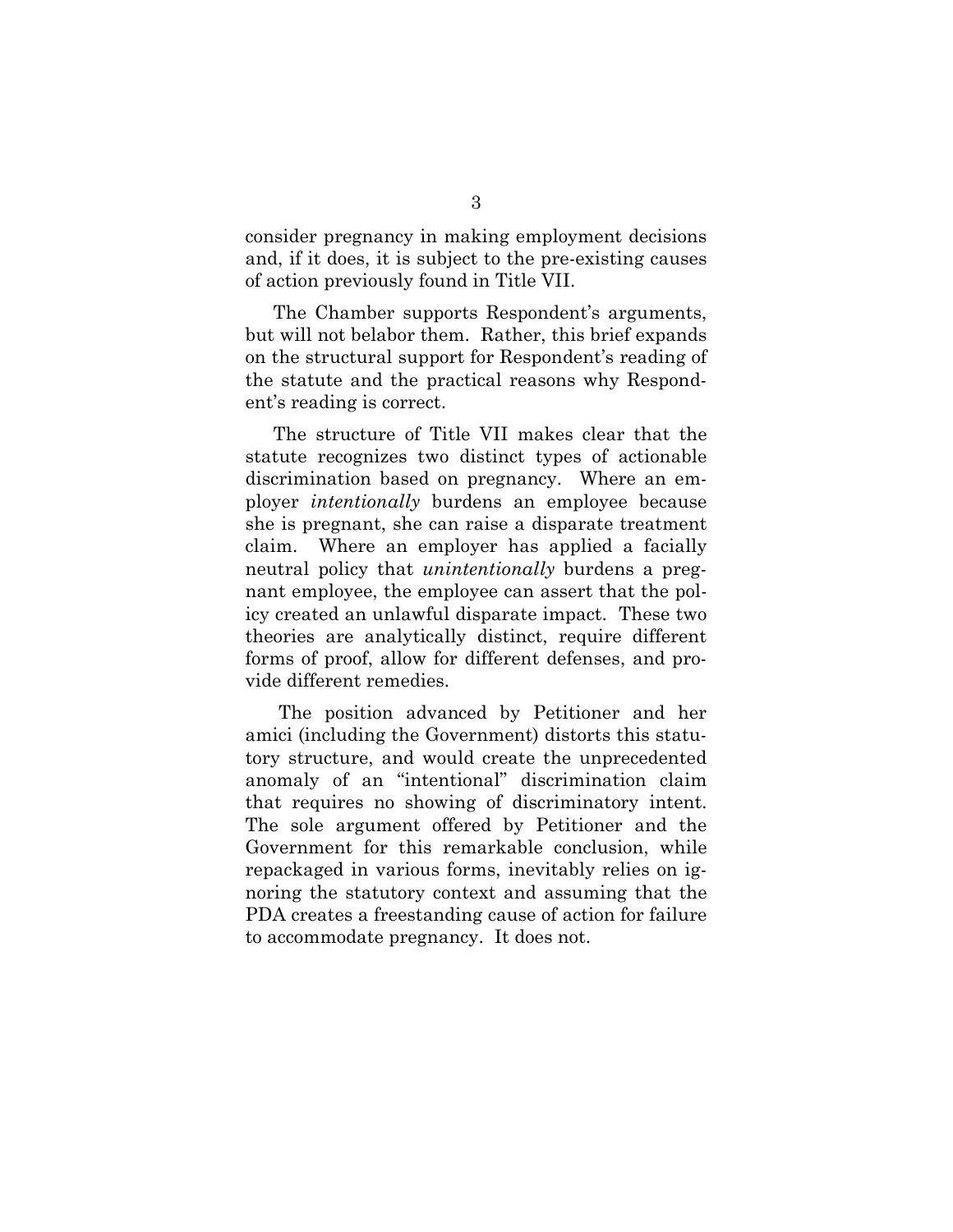Reading § 2000e(k) to create this contradiction in terms—a disparate treatment cause of action with no showing of intentional discrimination—would lead to untenable and implausible results. Under Petitioner's reading, Title VII would prevent businesses from giving unique benefits to employees injured in service of their employer, and would prohibit neutral seniority policies. It also would read Title VII as outlawing scores of other innocuous, commonplace, pregnancy-neutral policies followed by American businesses. These results further confirm that Petitioner's reading misconstrues the operation of Title VII and should be rejected.

More broadly, this case presents a flawed lens through which to draw general conclusions regarding federal legal protections for pregnant employees. In an attempt to create a novel, unbounded, and unsupported theory of intentional discrimination under Title VII, Petitioner has abandoned any disparate impact claim—the most natural claim through which to seek redress for grievances of this type. The Court should be particularly hesitant to create in this case a claim of intentional discrimination that requires no showing of intent to discriminate.

#### ARGUMENT

### I. TITLE VII RECOGNIZES ONLY TWO CAUSES OF ACTION FOR EMPLOYMENT DISCRIMINATION

The structure of Title VII makes clear the untenable nature of Petitioner's approach.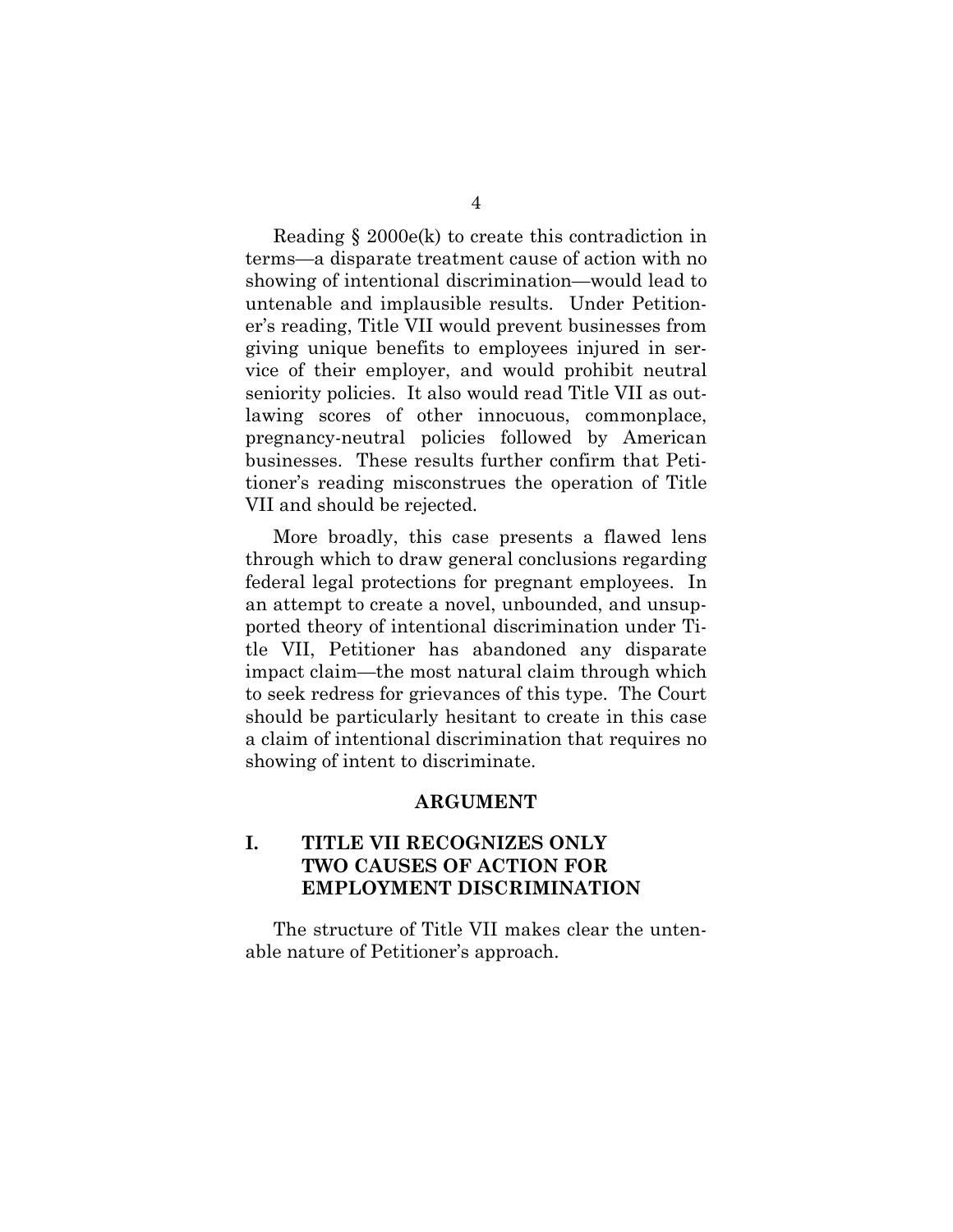A single provision in Title VII—42 U.S.C. § 2000e–2—gives rise to two distinct theories of liability. It provides:

It shall be an unlawful employment practice for an employer—

(1) to fail or refuse to hire or to discharge any individual, or otherwise to discriminate against any individual with respect to his compensation, terms, conditions, or privileges of employment, because of such individual's race, color, religion, sex, or national origin; or

(2) to limit, segregate, or classify his employees or applicants for employment in any way which would deprive or tend to deprive any individual of employment opportunities or otherwise adversely affect his status as an employee, because of such individual's race, color, religion, sex, or national origin.

#### 42 U.S.C. § 2000e–2(a).

On its face, the prohibition of discrimination "because of" a protected trait most naturally creates a cause of action for disparate treatment—*i.e.*, discrimination that intentionally targets a protected trait. See, e.g., Texas Dept. of Community Affairs v. Burdine, 450 U.S. 248, 256 (1981).

In Griggs v. Duke Power Co., 401 U. S. 424 (1971), this Court interpreted this same provision also to create disparate impact liability—*i.e.*, liability where an employer imposes a neutral policy that has an *un*intentional impact on a protected class.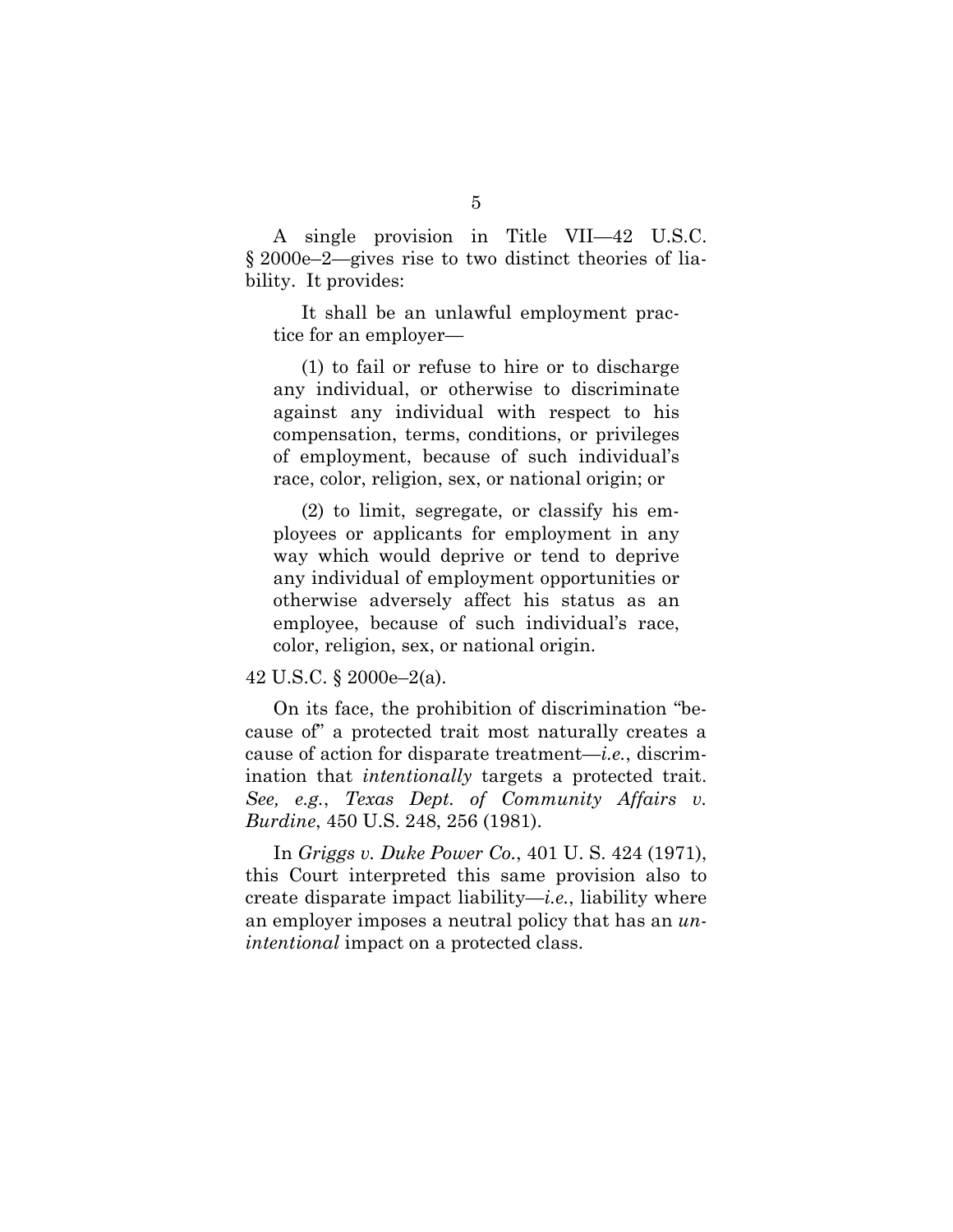Disparate treatment and disparate impact theories are analytically distinct causes of action that differ in at least four key respects.

First, as its name implies, disparate treatment liability is premised on a finding of intentional discrimination. It requires a showing that a protected trait "actually motivat[ed] the employer's decision." Raytheon Co. v. Hernandez, 540 U.S. 44, 52 (2003) (citation omitted); see also Ricci v. DeStefano, 557 U.S. 557, 577 (2009) ("A disparate-treatment plaintiff must establish that the defendant had a discriminatory intent or motive for taking a job related action.") (internal quotation marks omitted). Intentional discrimination can be shown either by a policy or decision that relies expressly on a protected characteristic, or on a policy or practice that, although ostensibly neutral, operates to single out exclusively members of a protected class, see, e.g., Yick Wo v. Hopkins, 118 U.S. 356 (1886).

"By contrast, disparate-impact claims involve employment practices that are facially neutral in their treatment of different groups but that in fact fall more harshly on one group than another and cannot be justified by business necessity." Raytheon Co., 540 U.S. at 52. They are a means of proving actionable discrimination where there is not proof of discriminatory intent. Thus, a disparate impact claim stands in stark contrast to a disparate treatment claim; it focuses on the mere presence of a "neutral, generally applicable" policy which by itself, "can, in no way, be said to have been motivated by" a protected trait. Id. at 55.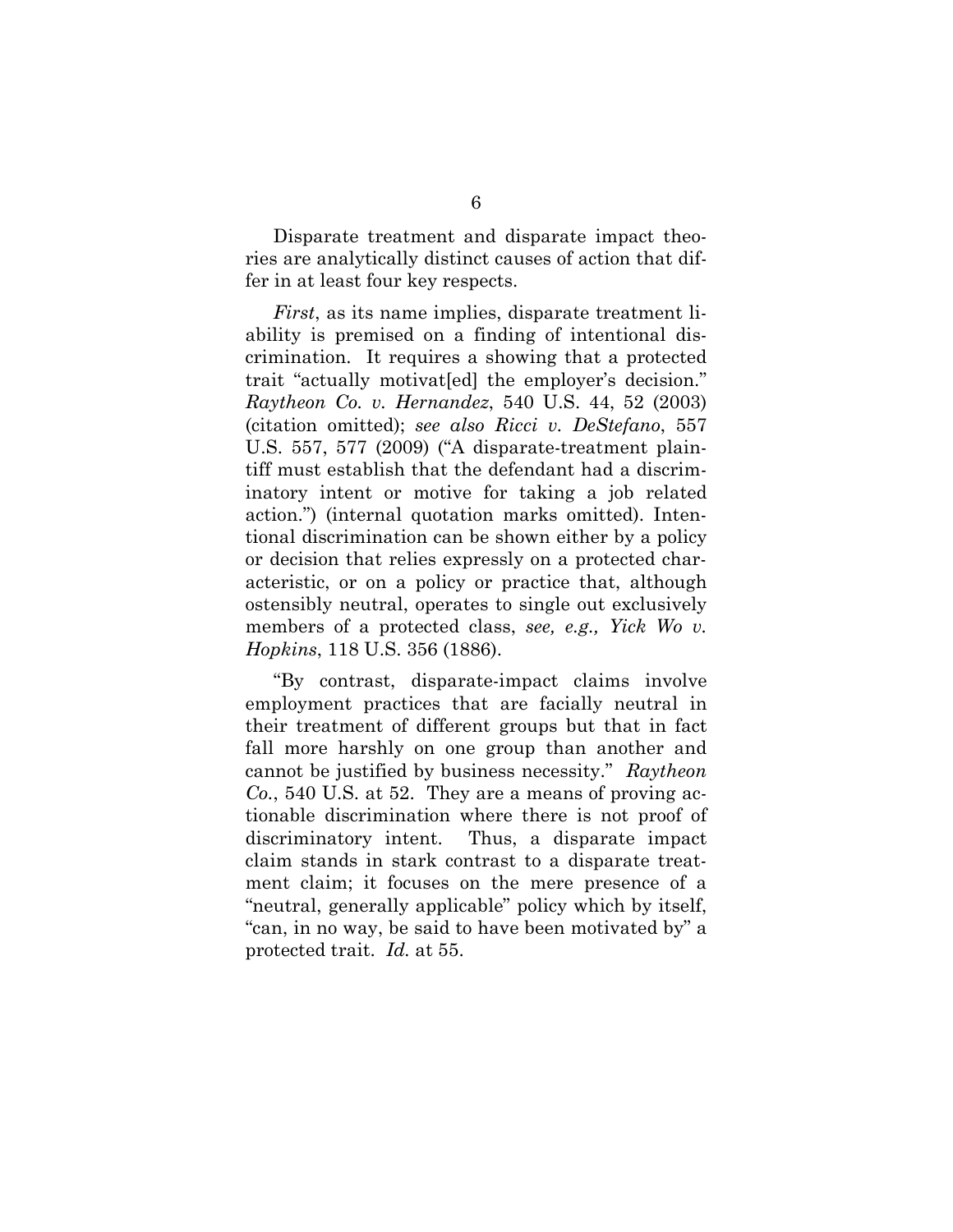Second, the two types of claims require different types of proof. Because intentional discrimination can sometimes be difficult to prove, this Court has recognized a burden-shifting framework that allows a plaintiff to proceed based solely on a minimal prima facie showing of potential discrimination. See McDonnell Douglas Corp. v. Green, 411 U.S. 792 (1973). Although a plaintiff may likewise make use of a burden-shifting framework on a disparate impact claim, the required threshold showing is more substantial. See, e.g., Wards Cove Packing Co. v. Atonio, 490 U.S. 642, 650-55 (1989) (explaining that even stark racial disparities in employment may not establish a prima facie case of disparate impact without careful analysis of the available labor pool).

Third, an employer can rely on various defenses to avoid disparate impact liability, such as the "business necessity" defense or the lack of alternative employment practices. See 42 U.S.C. § 2000e–  $2(k)(1)(A)(i)$ -(ii). These defenses have been applied only in disparate impact cases. See, e.g., Watson v. Fort Worth Bank & Trust, 487 U.S. 977, 997 (1988).

Fourth, a finding of intentional discrimination exposes an employer to compensatory and punitive damages—remedies that are not available in a disparate impact claim. "In an action brought by a complaining party under [Title VII] against a respondent who engaged in unlawful intentional discrimination"—*i.e.*, not an employment practice that is unlawful because of its disparate impact—"the complaining party may recover compensatory and punitive damages." 42 U.S.C. § 1981a(a).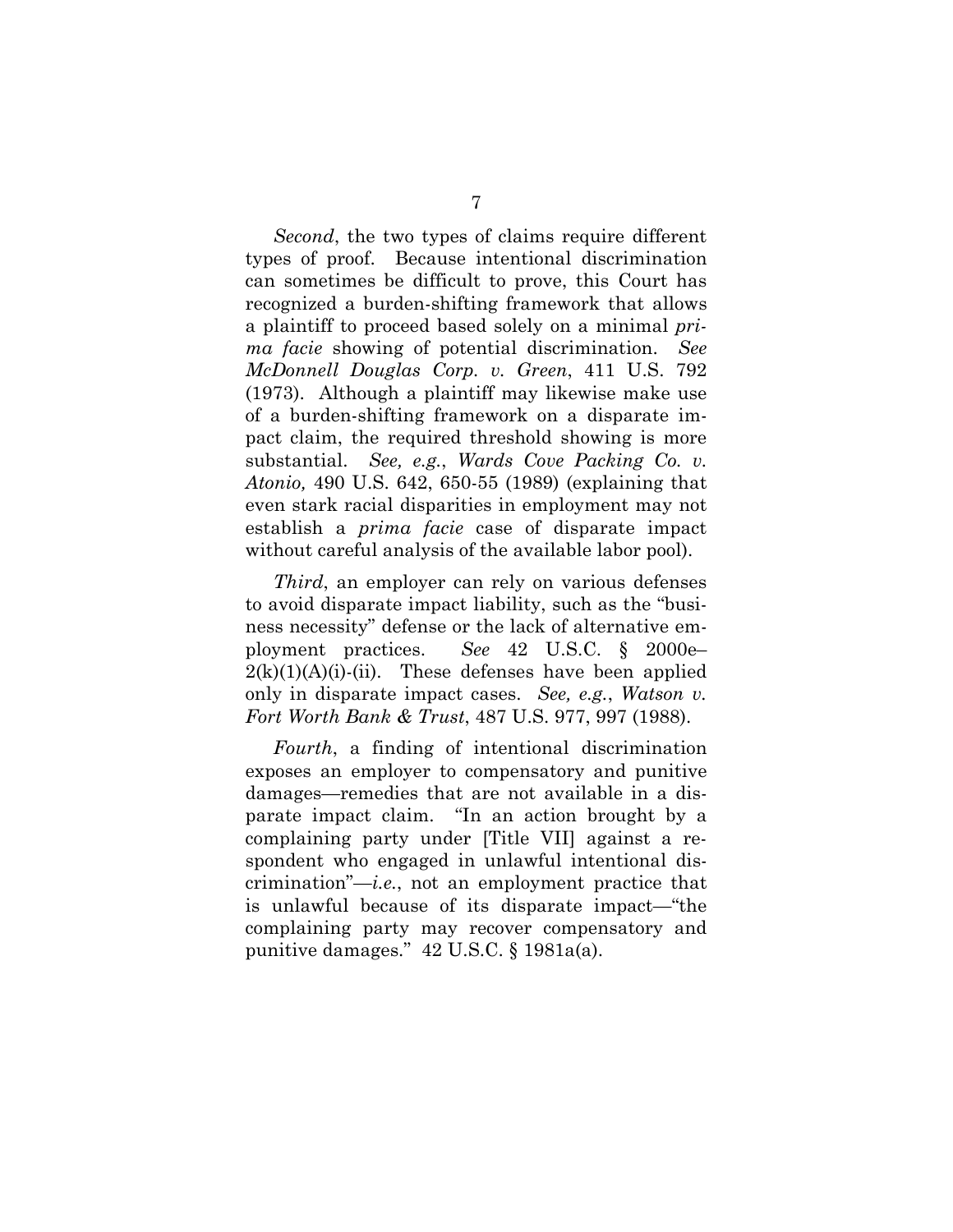In light of these significant differences, this Court has admonished that "courts must be careful to distinguish between these theories." Raytheon, 540 U.S. at 53.

Critically, although 42 U.S.C § 2000e–2 creates causes of action for intentional discrimination and unintentional disparate impact, it does not create a cause of action for failure to accommodate employees with protected traits. Indeed, there are remedies for only two types of violations of Title VII—"intentional discrimination" and "disparate impact." 42 U.S.C. 1981a(a). There is no prescribed remedy for "failure to accommodate."

When read against this background structure and this Court's construction of the statute, the meaning of § 2000e(k) is clear. As Respondent explains, § 2000e(k) was a reaction to General Electric Co. v. Gilbert, 429 U.S. 125 (1976), a case involving *inten*tional discrimination based on pregnancy. Resp. Br. at 29-31. The first clause of § 2000e(k) rejects the specific reasoning in *Gilbert*—that pregnancy does not fall within the protected characteristic of sex. And the second clause "explains the application of th[at] general principle to women employees.'" Newport News Shipbuilding & Dry Dock Co. v. EEOC, 462 U.S. 669, 678 n.14 (1983).2 Thus, § 2000e(k) di-

 $\overline{a}$ 

<sup>2</sup> Petitioner (Br. 22-23) and the Government (Br. 15) claim that this reading renders the second clause of § 2000e(k) superfluous. But there is nothing superfluous about a general clause that elaborates and expands upon a more specific clause earlier in the same sentence. In all events, although the second clause of  $\S 2000e(k)$  of course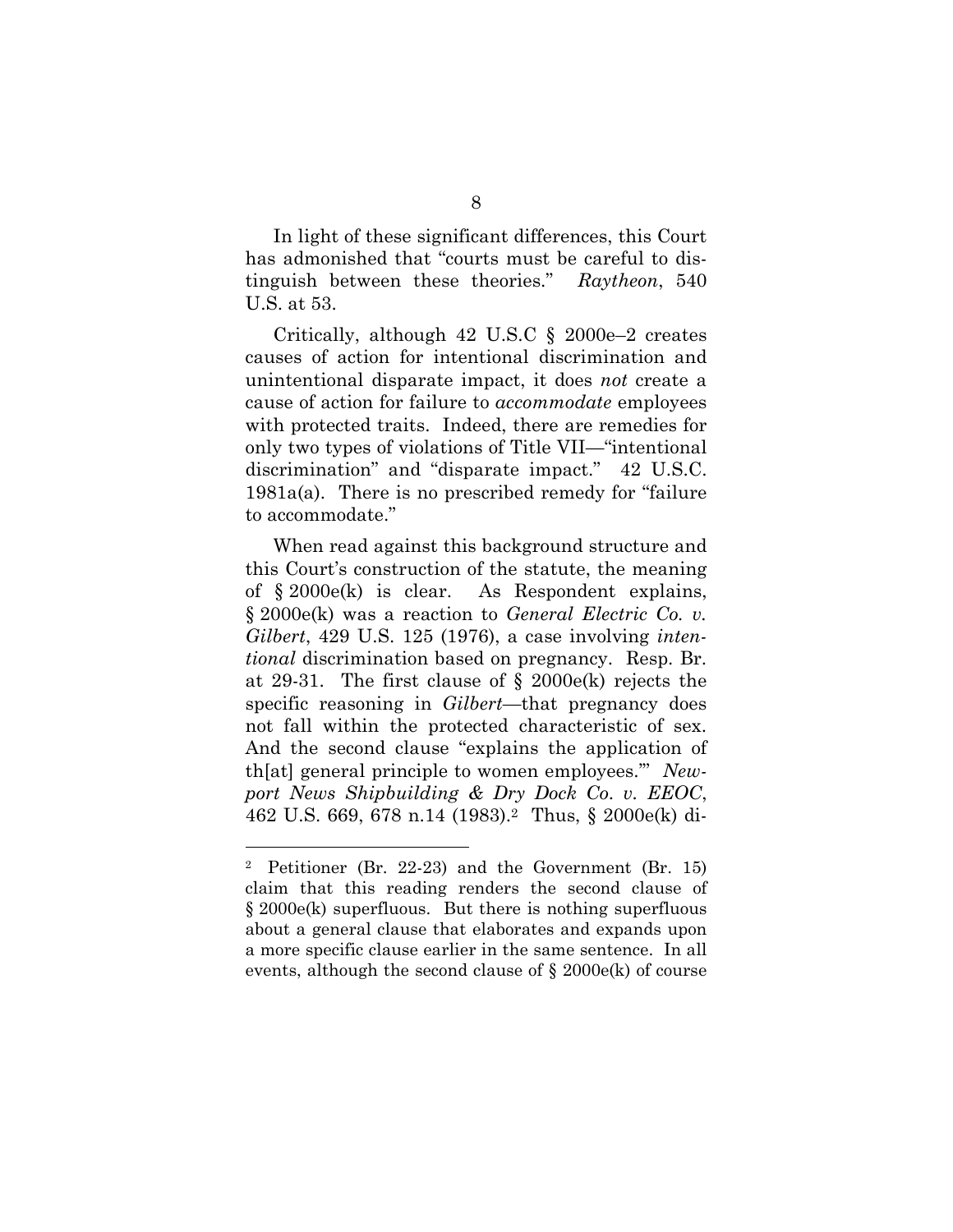rects courts to apply the traditional discrimination claims in § 2000e–2—disparate treatment and disparate impact—to the now-protected trait of pregnancy.

This definitional provision does not alter the structure of discrimination claims found § 2000e–2. This Court has never understood the PDA to make structural changes to Title VII. See e.g., Ariz. Governing Comm. for Tax Deferred Annuity & Deferred Comp. Plans v. Norris, 463 U.S. 1073, 1085, n.14 (1983) (Marshall, J., concurring) ("[T]he purpose of the PDA was simply to make the treatment of pregnancy consistent with general Title VII principles."). And doing so would be inconsistent with the contemporaneous legislative understanding of the PDA. See S. Rep. No. 95-331, at 3-4 (1977) (explaining that the PDA "defines sex discrimination, as proscribed in the existing statute, to include [pregnancy and related medical conditions]; it does not change the application of title VII to sex discrimination in any other  $way$ ") (emphasis added).

l.

overlaps with the first, that is at least as true under Petitioner's reading—which, if accepted, would cause the second clause to sweep up every case covered by the first clause.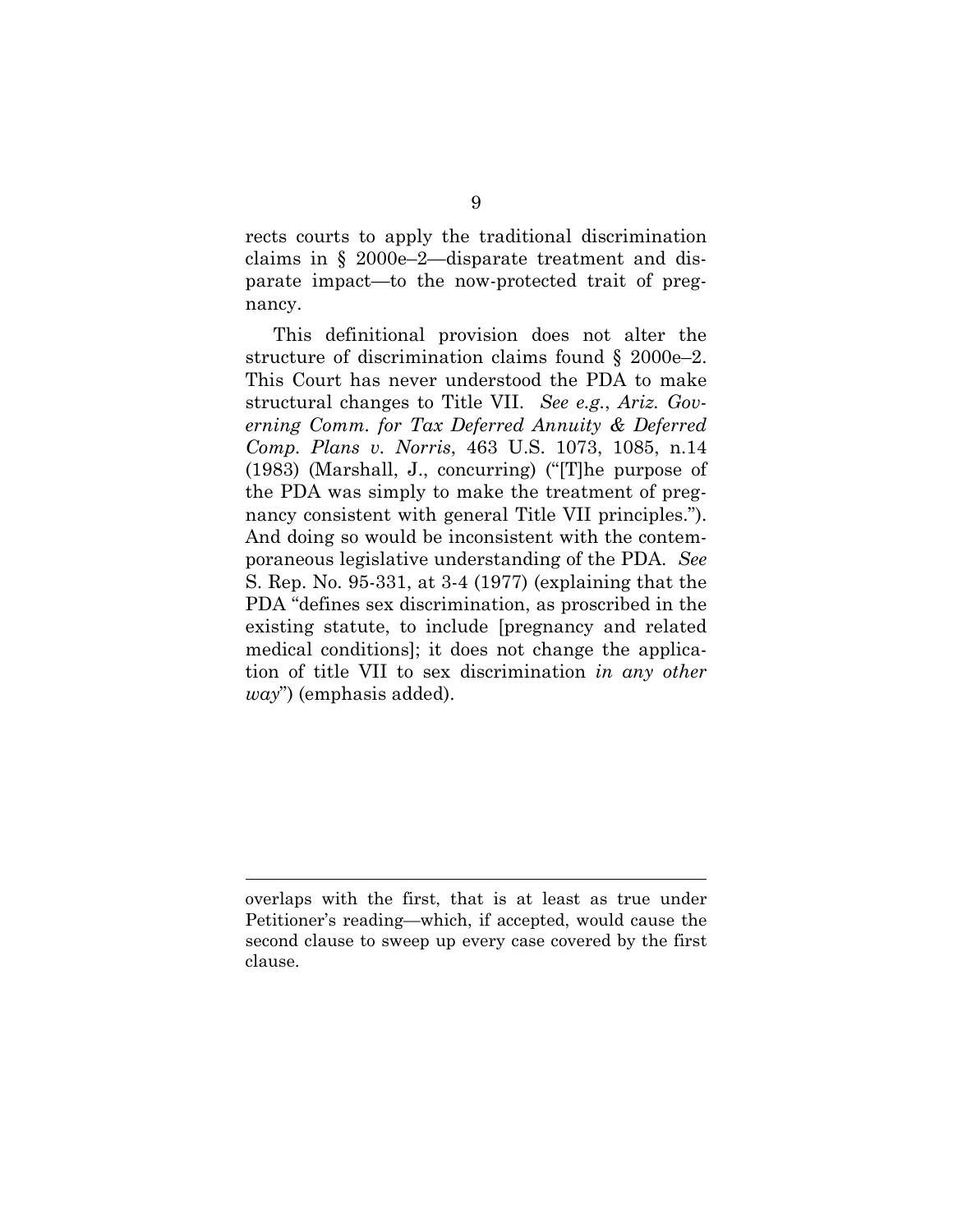### II. PETITIONER'S THEORY DISREGARDS THE STRUCTURE OF TITLE VII AND DISTORTS THE CONCEPT OF DISPARATE TREATMENT

Because there are two, and only two, causes of action created by § 2000e-2—and because Petitioner has abandoned any disparate impact claim—she must necessarily be proceeding on a disparate treatment, *i.e.*, an intentional discrimination theory.

But Petitioner cannot show that Respondent engaged in "intentional" discrimination. Respondent applied a facially neutral policy to Petitioner. That policy had an obvious business purpose. Respondent did not apply the policy exclusively to pregnant women so as to be the functional equivalent of a facial classification, cf. Yick Wo, 118 US 356. See Resp. Br. at 51. And Respondent *did* apply the same policy to the group of non-pregnant employees most similarly situated to Petitioner—employees who were unable to do their jobs due to a condition, injury, or disability acquired while engaged in an activity outside of work. Id.

Unable to show discriminatory intent, Petitioner argues (Br. 17) that she need not show any discriminatory animus at all because UPS's facially neutral policy is "on its face" discriminatory.3 Likewise, the

l.

<sup>3</sup> Petitioner makes a fallback argument that she may survive summary judgment by showing intentional discrimination indirectly under McDonnell Douglass. Yet, as Respondent explains (Br. 52-54), this argument is just another way of phrasing Petitioner's argument that it is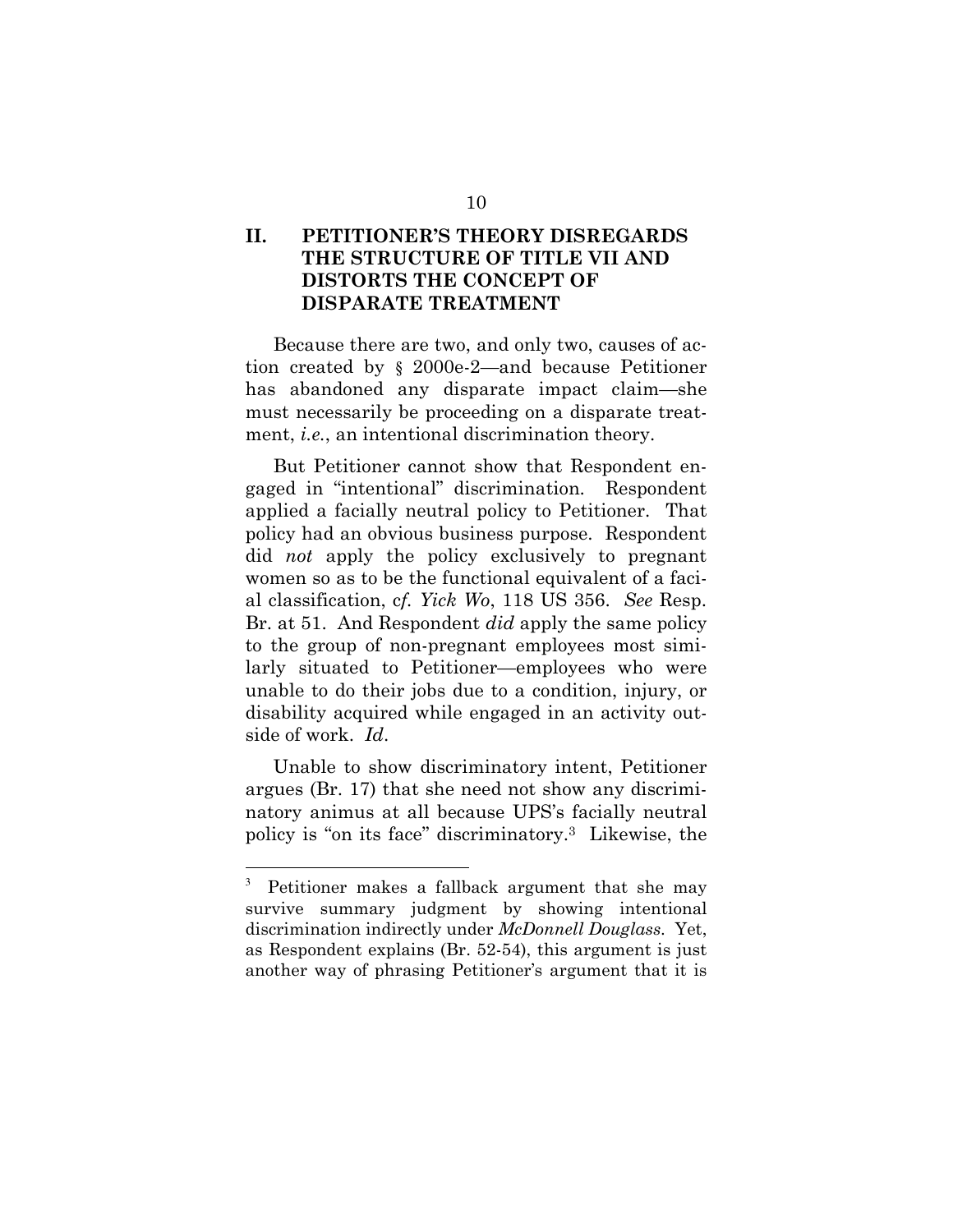Government (Br. 16) makes the remarkable assertion that a policy that does not mention pregnancy and applies to both pregnant and non-pregnant workers alike is nonetheless "facially discriminatory" if it favorably exempts other non-pregnant workers on grounds unrelated to pregnancy. See also U.S. Br. at 15 (arguing that "[a] policy need not explicitly mention pregnancy-related work limitations in order to be facially discriminatory under Title VII").

That cannot be the law. A facially neutral policy, such as the one employed by UPS here, does not become facially discriminatory under the PDA merely because it does not affirmatively extend a privilege to a pregnant employee.

The arguments of both Petitioner and the Government both mistakenly conflate intentional and unintentional discrimination. For example, Petitioner (Br. 32) and the Government (Br. 16) assert that, in deciding whether employees are "similar in their ability or inability to work," a court may not consider the source of a work limitation or compare a pregnant employee to the most analogous subset of nonpregnant employees. They both argue that these factors must be disregarded because the text of § 2000e(k) draws no such distinctions.<sup>4</sup>

 $\overline{a}$ 

<sup>&</sup>quot;facially" discriminatory to apply a neutral policy that does not affirmatively accommodate pregnancy.

<sup>4</sup> This argument is itself flawed, as it is entirely natural to say that an employee injured on the job, or a veteran injured at war, are not "similarly situated" to an employee who is unable to work due to a condition developed off the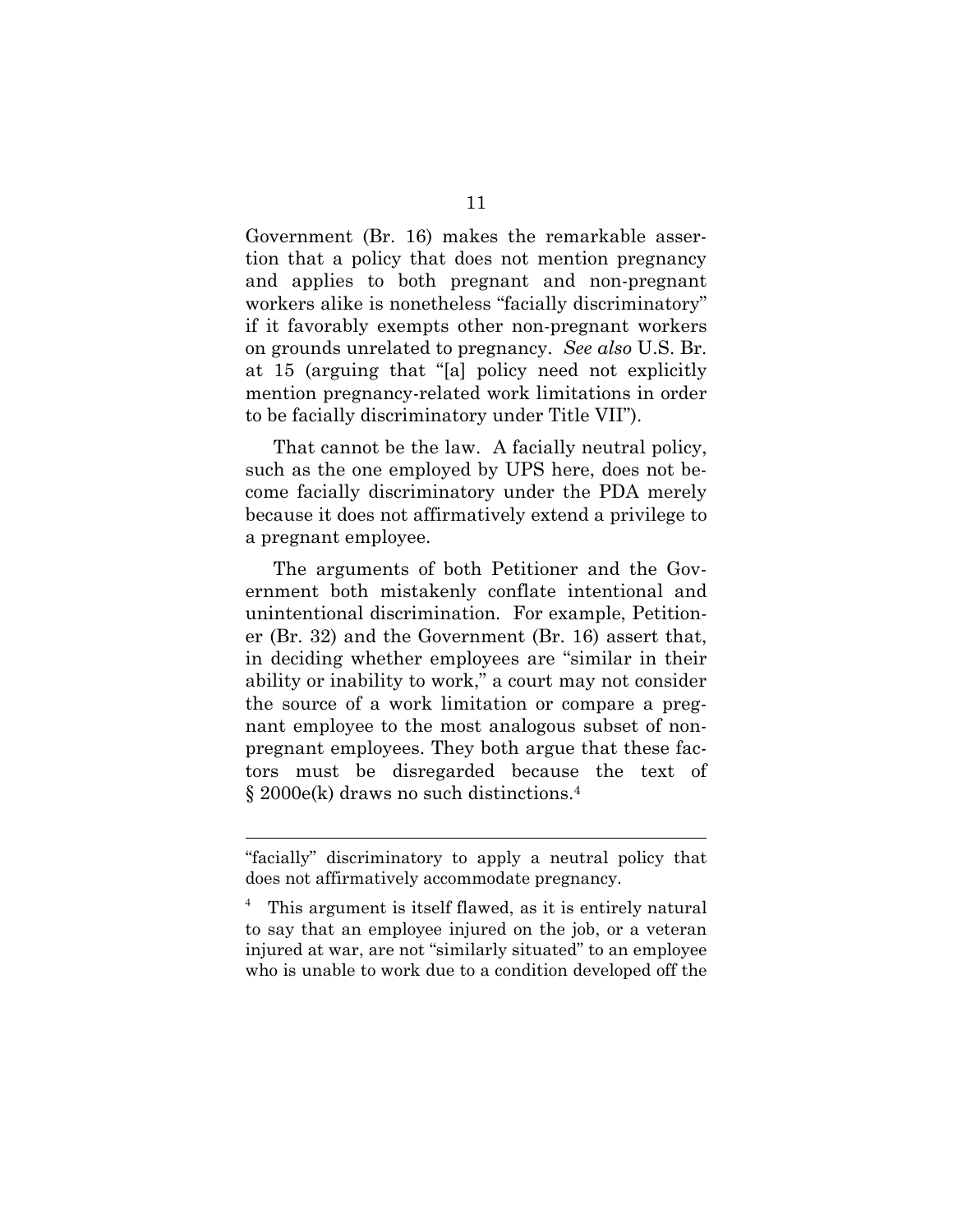Yet, factors such as the source of the disability, and whether a protected class is treated the same way as similarly situated members outside of the class, are central to the question of whether intentional discrimination has occurred. There are numerous legitimate reasons to distinguish among disabled employees in determining who has priority in receiving a coveted or costly accommodation. See infra, Section III. An employer's reliance on one of these neutral factors to grant an accommodation to some non-pregnant employees while denying it to others is thus strong evidence of a nondiscriminatory purpose. "[T]he expansion of the concept of 'comparators' to those who merely have similar work restrictions runs counter to the underlying rationale for the use of comparators as evidence of intentional discrimination under Title VII." Constance S. Barker, Memorandum, Draft Enforcement Guidance on Pregnancy Discrimination and Related Issues Circulated for Review and Comment April 14, 2014 at \* 2 (May 23, 2014).

Petitioner also contends that Respondent's position would prevent the PDA from fulfilling its purpose of overturning Gilbert. But Gilbert was a case in which the employer both treated pregnancy differently from all other analogous conditions and *facially* discriminated on account of pregnancy. See 429 U.S. at 127; see also id. at 146 (Brennan, J., dissenting).

l.

job. Indeed, the Government made this same argument in defending the Postal Service against the theory it now supports. Gov't Br., Ensley-Gaines v. Runyon, 100 F.3d 1220 (6th Cir. 1996), 1995 WL 17845805, at \*26.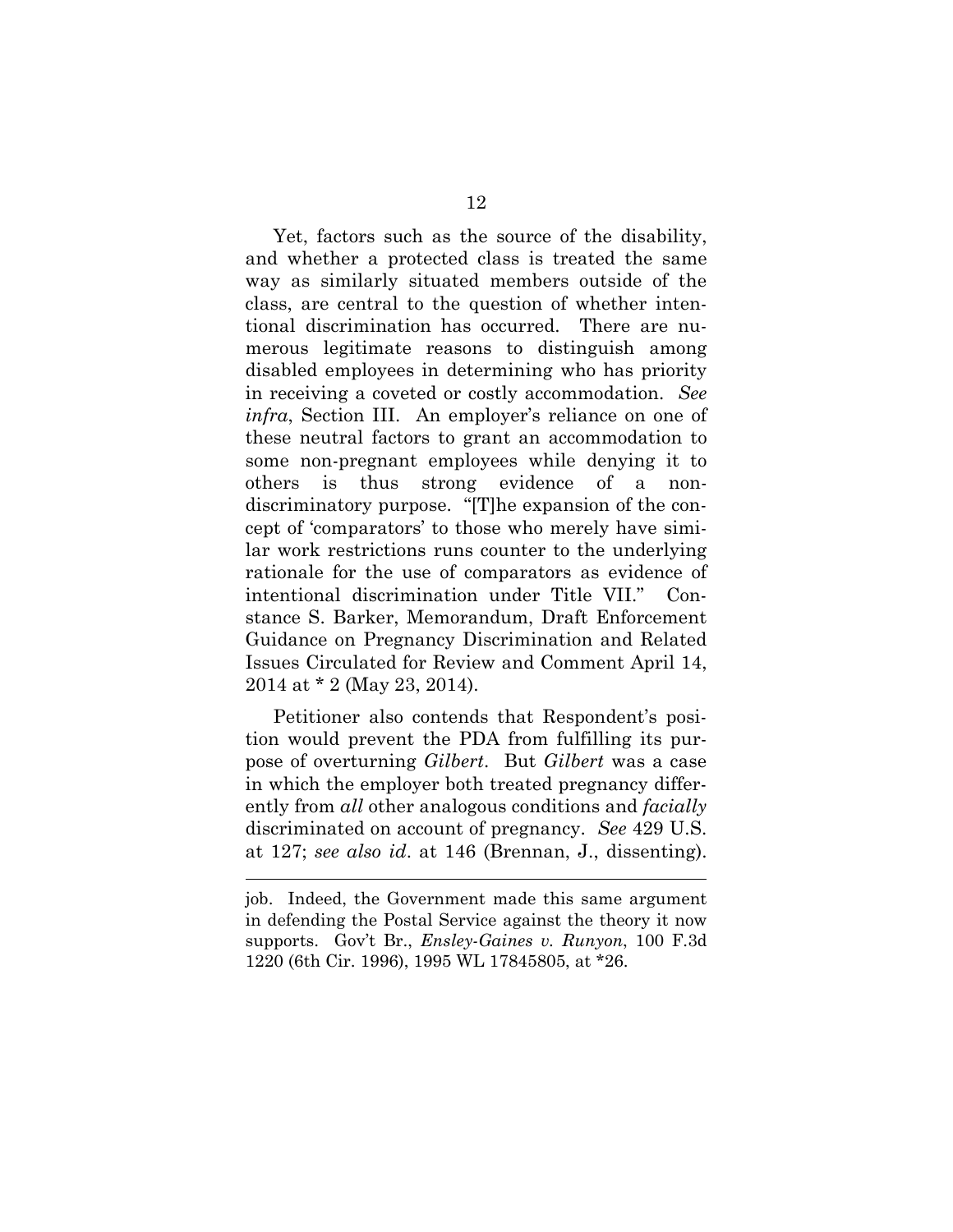See also U.S. Br. at 9 ("Congress enacted the [PDA] to overturn this Court's holding in [Gilbert], that an employer's policy of treating pregnancy-related disabilities less favorably than *all* other disabilities did not violate Title VII.") (Emphasis added).

Thus, Respondent's reading leads to precisely the result one would expect following Gilbert—i.e., a ban on intentional pregnancy-based discrimination. There is no reason to believe that Congress intended the PDA to sweep up employers who denied accommodations uniformly to both pregnant and nonpregnant employees who developed a disability as a result of non-work activities. Even Justice Stevens' dissent in Gilbert concluded that such a scenario would not constitute disparate treatment. 429 U.S. at 161 (Stevens, J., dissenting). Congress legislatively overruled Gilbert's failure to treat classifications affecting pregnancy as classifications affecting "sex" in traditional Title VII cases. But there is nothing to suggest that Congress also intended to create a new, third type of discrimination claim heretofore unrecognized under Title VII.

The argument that Respondent's reading of the PDA would somehow eviscerate the statute rings particularly hollow given that Petitioner has abandoned any disparate impact claim. Whatever the reasons for that tactical decision in this particular case, it should not obscure the fact that, in general, employees who believe they are unlawfully burdened by the application of a facially neutral policy retain the ability to seek redress through a disparate im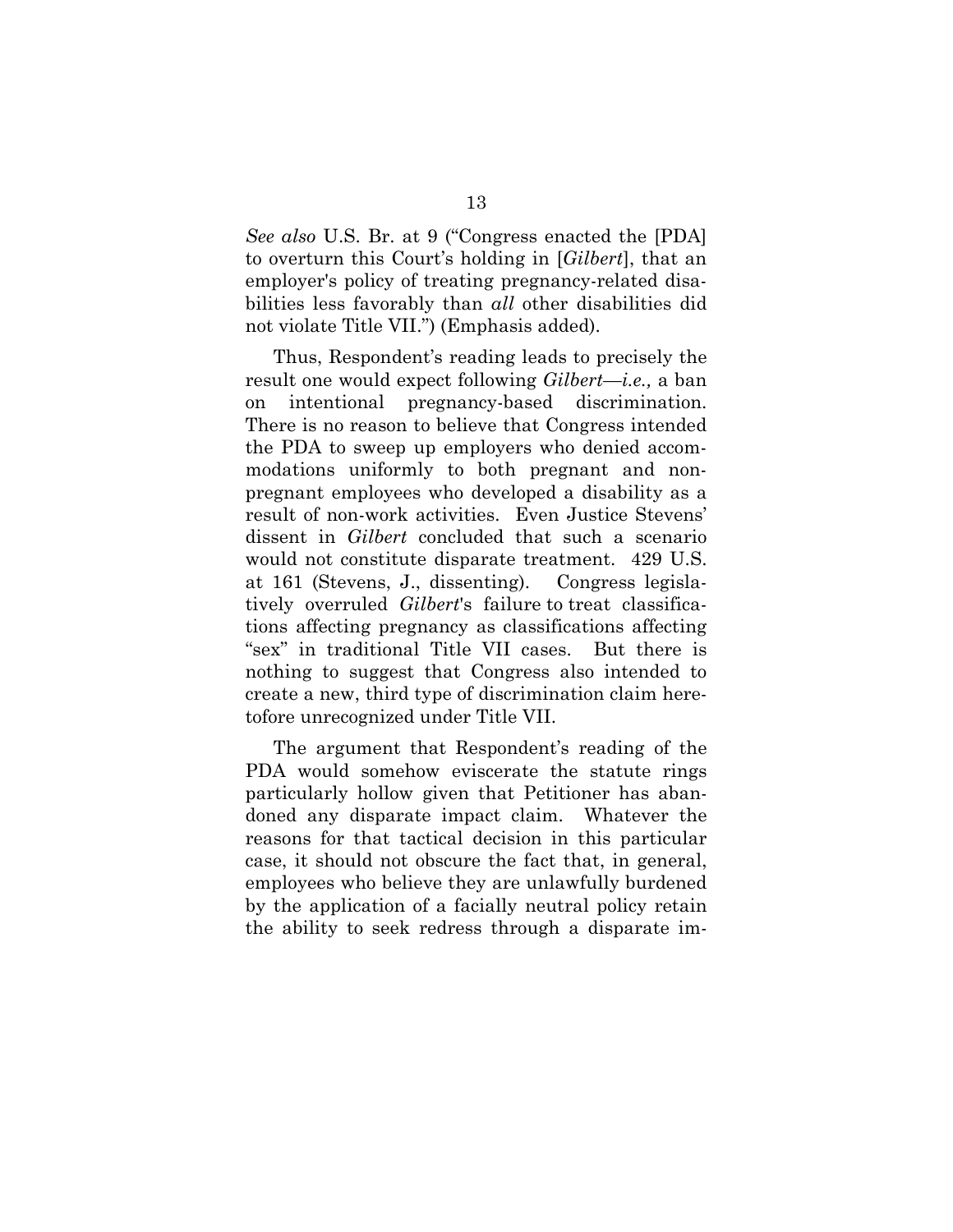pact claim.5 Nor should this Court allow a plaintiff who has not established unintentional disparate impact to nonetheless plead intentional disparate treatment based on an unintentional impact on pregnant employees.

### III. PETITIONER'S APPROACH WOULD PRODUCE UNTENABLE AND IMPLAUSIBLE PRACTICAL RESULTS

Petitioner's reading of the PDA would not only create a contradiction in terms—an intentional discrimination claim that requires no proof of intentional discrimination—but it would also lead to untenable and implausible practical results.

To justify her proposed rule—that all pregnant employees must be given every privilege that their employer gives to *any* other employee of similar ability, without regard to any other factors—Petitioner insists on reading the "plain text" of  $\S 2000e(k)$  with-

 $\overline{a}$ 

<sup>5</sup> Indeed, a disparate impact claim could produce the same result as an accommodation claim in some cases. Where a neutral policy creates an unlawful disparate impact, the remedy for that impact would likely be to require an exception to the policy at issue (i.e., an accommodation) when applied to a burdened member of a protected class. Cf. Christine Jolls, Antidiscrimination and Accommodation 115 Harv. L. Rev. 642, 652-666 (2001) (arguing that disparate impact liability can often be viewed as an accommodation requirement). Of course, Petitioner has not pressed a disparate impact claim, and the only question before the Court is whether she can assert an accommodation claim as a type of disparate treatment.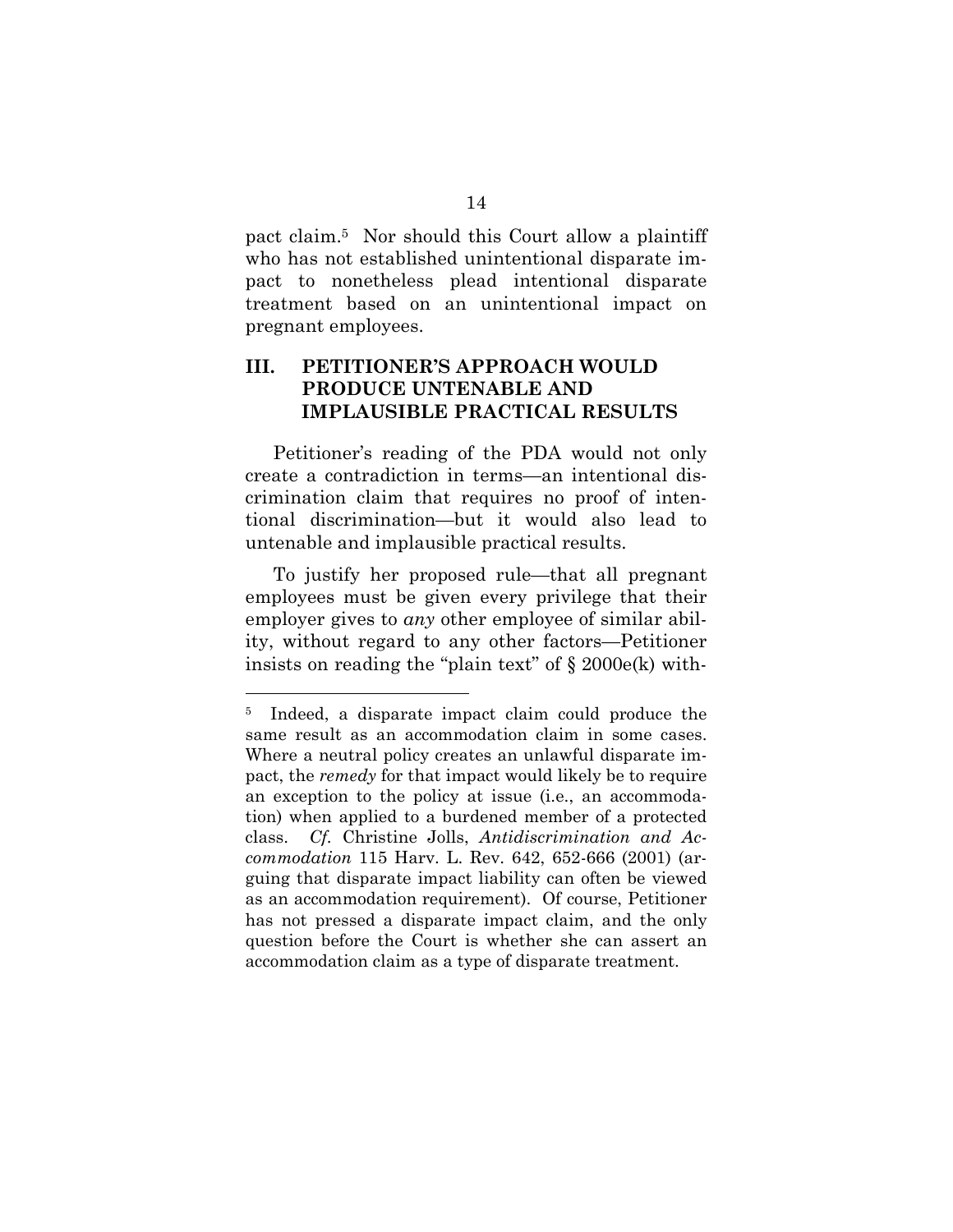out any reference to well-established principles of discrimination law codified in Title VII.

But when read without context (as Petitioner does), § 2000e(k) would become untenably broad. On Petitioner's view, the PDA independently commands that:

women affected by pregnancy, childbirth, or related medical conditions shall be treated the same for all employment-related purposes, including receipt of benefits under fringe benefit programs, as [every] other person[s] not so affected but similar in their ability or inability to work [without regard to the reason for the ability or inability].

Id. (brackets and emphases added).

According to Petitioner, this proposed rule would require total parity between *any* pregnant employee and every other employee who has a similar "ability or inability" to work—including on matters such as compensation, perks, and assigned tasks. It would also treat as intentionally discriminatory common, beneficial, and pregnancy-neutral policies that have been acknowledged as lawful by both the enactors of the PDA and by this Court. For example, Petitioner's reading of the PDA would make employers potentially liable for giving special solicitude to workers injured on the job or implementing neutral seniority policies.

It is implausible that Congress would have intended any of these outcomes in enacting the PDA. The more plausible reading—that the second clause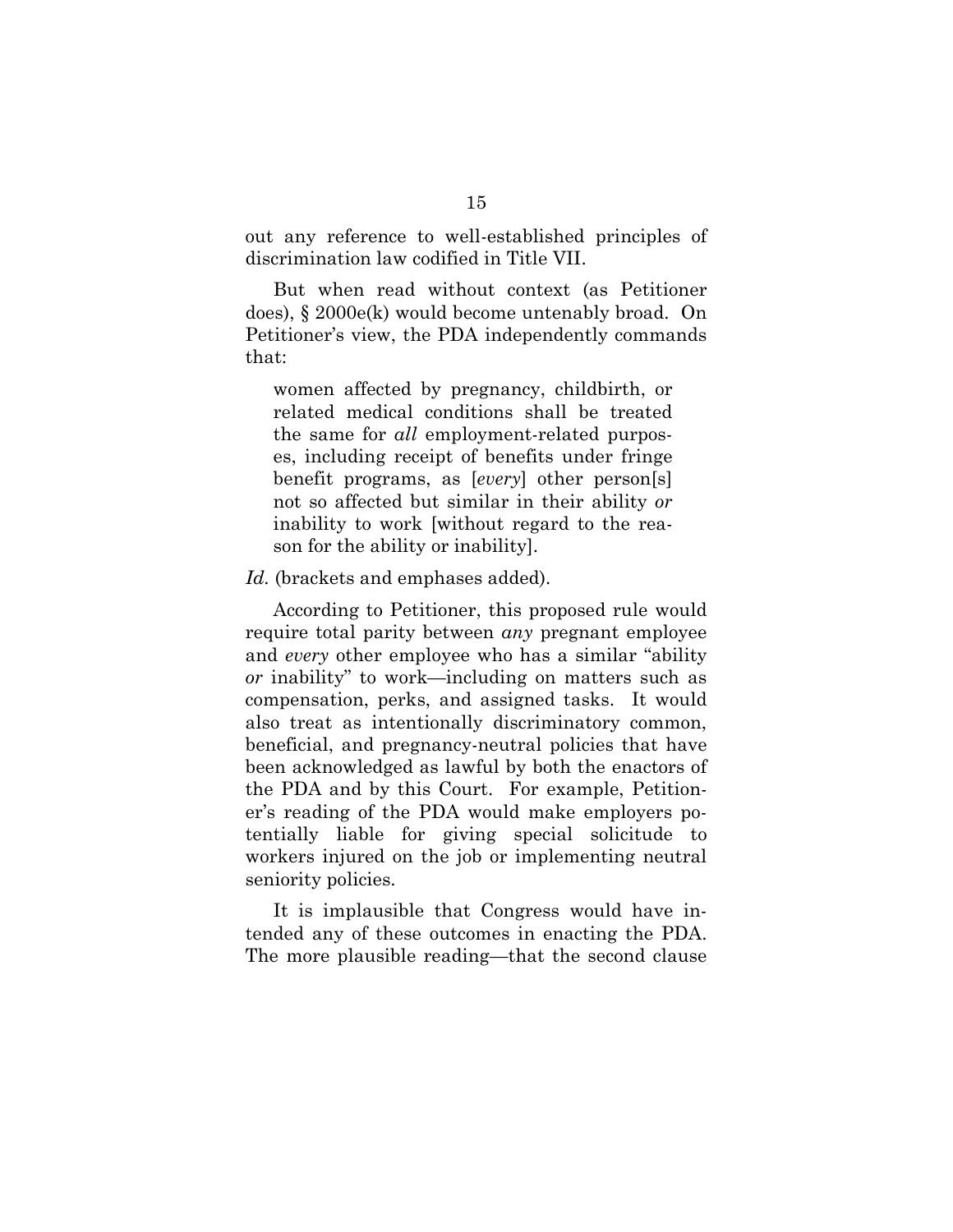of § 2000e(k) is a gloss on the first clause, and must be read fully in context of the structure of Title VII would avoid the untenable consequences of Petitioner's reading.

A. Although Petitioner candidly acknowledges the impact of her approach on accommodations for on-the-job injuries and seniority systems, she overlooks the unusual outcomes that would follow from applying the same approach to all of  $\S 2000e(k)$ .

For example, suppose a business gave hiring or promotion preferences to veterans of the U.S. military—as the Uniformed Services Employment and Reemployment Rights Act, 38 U.S.C. §§ 4301-4335, requires and as thousands of American businesses do. This would violate the PDA under Petitioner's theory, even if the business evenhandedly gave preferences to both pregnant and non-pregnant veterans while denying it for both pregnant and non-pregnant non-veterans. This is because a pregnant nonveteran could claim that she was passed over for promotion in favor of a non-pregnant veteran of similar working ability—*i.e.*, the pregnant non-veteran could claim that she was not "treated the same for all employment-related purposes" as the non-pregnant veteran. The same logic would presumably invalidate—as intentional discrimination—a hiring preference for graduates of a particular university or applicants born in a business-owner's home state.

More implausible still, by viewing the second clause of  $\S 2000e(k)$  in isolation from the broader context of that provision and the structure of Title VII as a whole, the logic of Petitioner's approach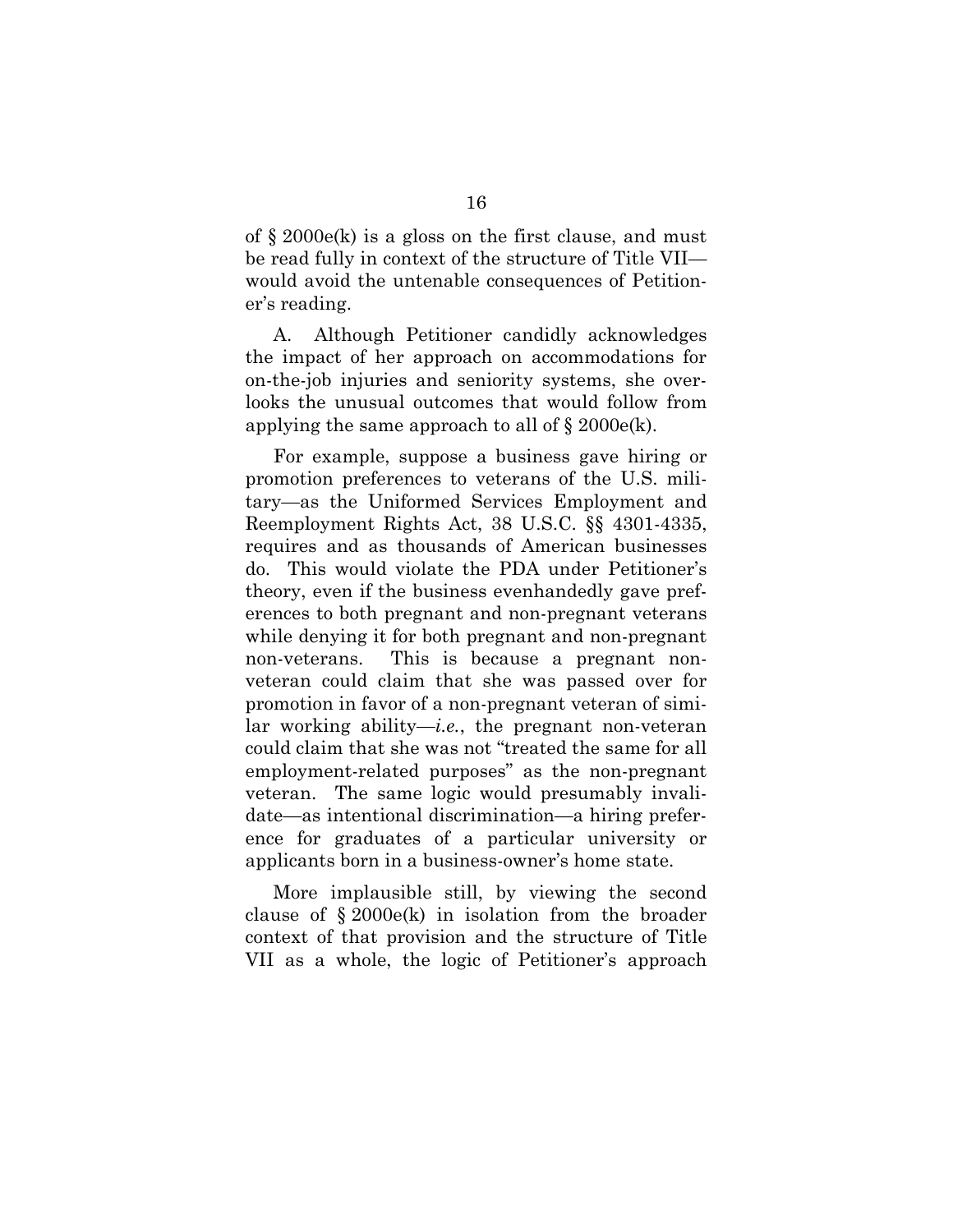would compel parity between all pregnant employees and every other employee who has a similar "ability or inability" to work. (Emphasis added.) Thus, if all context is ignored and  $\S 2000e(k)$  is treated as an independent cause of action, a pregnant employee who has no impairment or disability at all would presumably have a claim for intentional discrimination if any other employee who was equally able to work received different compensation, perks, or tasks.

Under Petitioner's approach, it also should not matter if the non-pregnant employee actually received worse benefits (as all employees "shall be treated the same"). Or that the employer did not even know the plaintiff was pregnant (as no intent is required). Or that the pregnant employee does not ask to be treated the same way (as no request for accommodation is required). This cannot be what Congress intended; i.e., Congress could not have intended the second clause of the PDA to create a freestanding cause of action, uninformed by Title VII principles.

B. Under Petitioner's interpretation of the PDA, a business that offered light-duty assignments to workers injured on the job—and to no other workers—would be liable for intentional discrimination, simply because a pregnant worker whose physical limitations do not stem from a work-related injury, but from pregnancy, would not be given the same accommodation.

That is not—and should not be—the law.

Employers may have legitimate obligations to offer special treatment to their employees injured on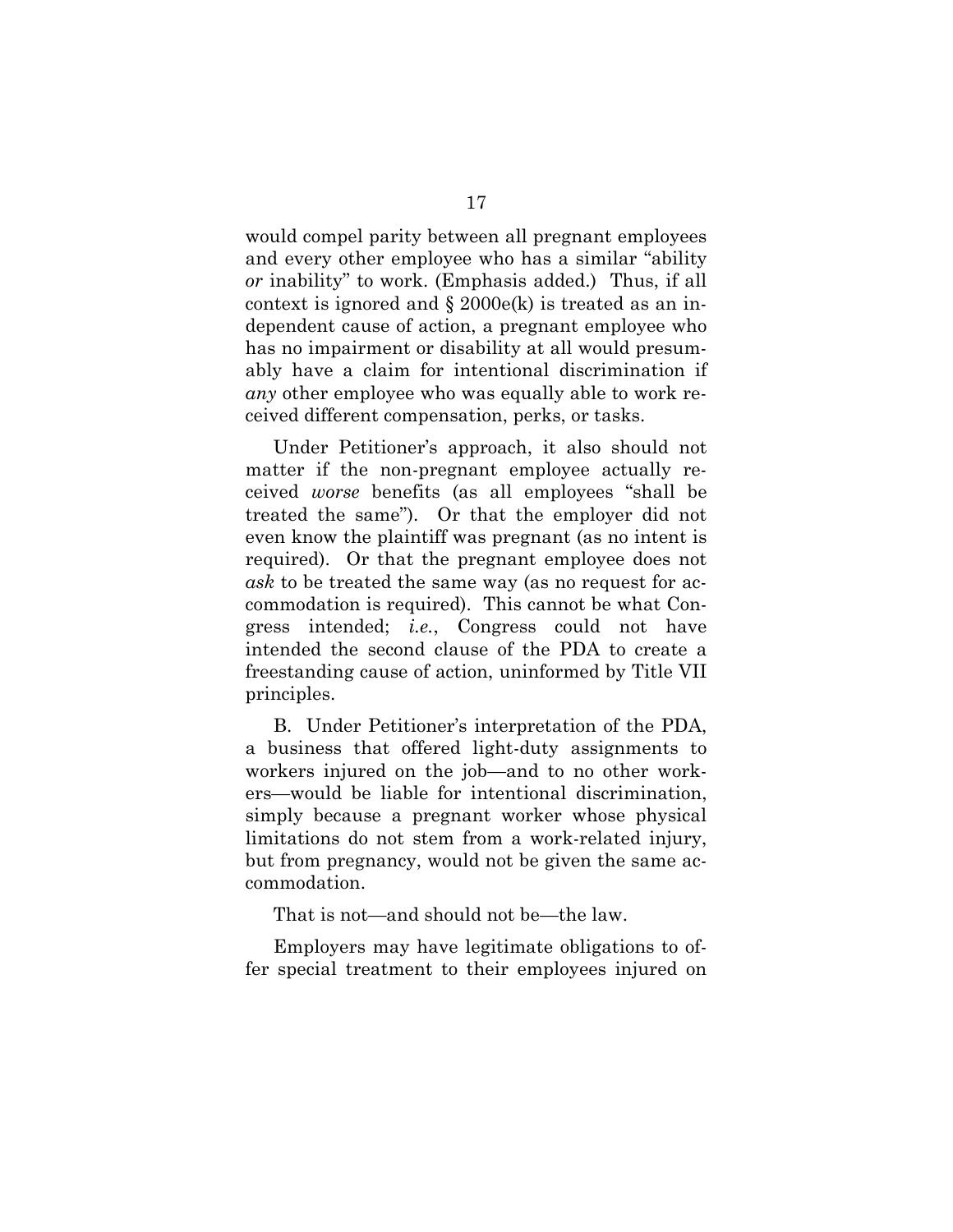the job. These obligations may simply not apply to employees who have off-the-job injuries, off-the-job illnesses, off-the-job disabilities, or pregnancies. Policies accommodating on-the-job injuries are commonplace in the American workforce and should not be condemned as intentional pregnancy discrimination.

Businesses may also have a special *legal* relationship to employees injured on the job. This is largely due to the various workers' compensation laws that govern on-the-job injuries but not injuries or impairments that occur off the job. For example, workers' compensation benefits sometimes depend on whether the employer offers (and the employee accepts) suitable light-duty work. See THE LEAVE AND DISABILITY COORDINATION HANDBOOK, ¶243 (Thompson Pub. Group 2013.) Moreover, the workers' compensation acts of many States either require or encourage businesses to offer light-duty positions to such workers. See, e.g., Conn. Gen. Stat. § 31-313; La. Rev. Stat. § 23:1226; Cal. Labor Code § 4658.7; Me. Rev. Stat. Ann. tit. 39-A, §219; Minn. Stat. Ann. § 176.108.

Given this backdrop, it is not surprising that thousands of American businesses give a special preference to their workers injured on the job when it comes to allocating scarce and coveted light-duty work assignments. It would be surprising, however, if the PDA were intended to outlaw pregnancyneutral policies that favor workers injured in the line of duty.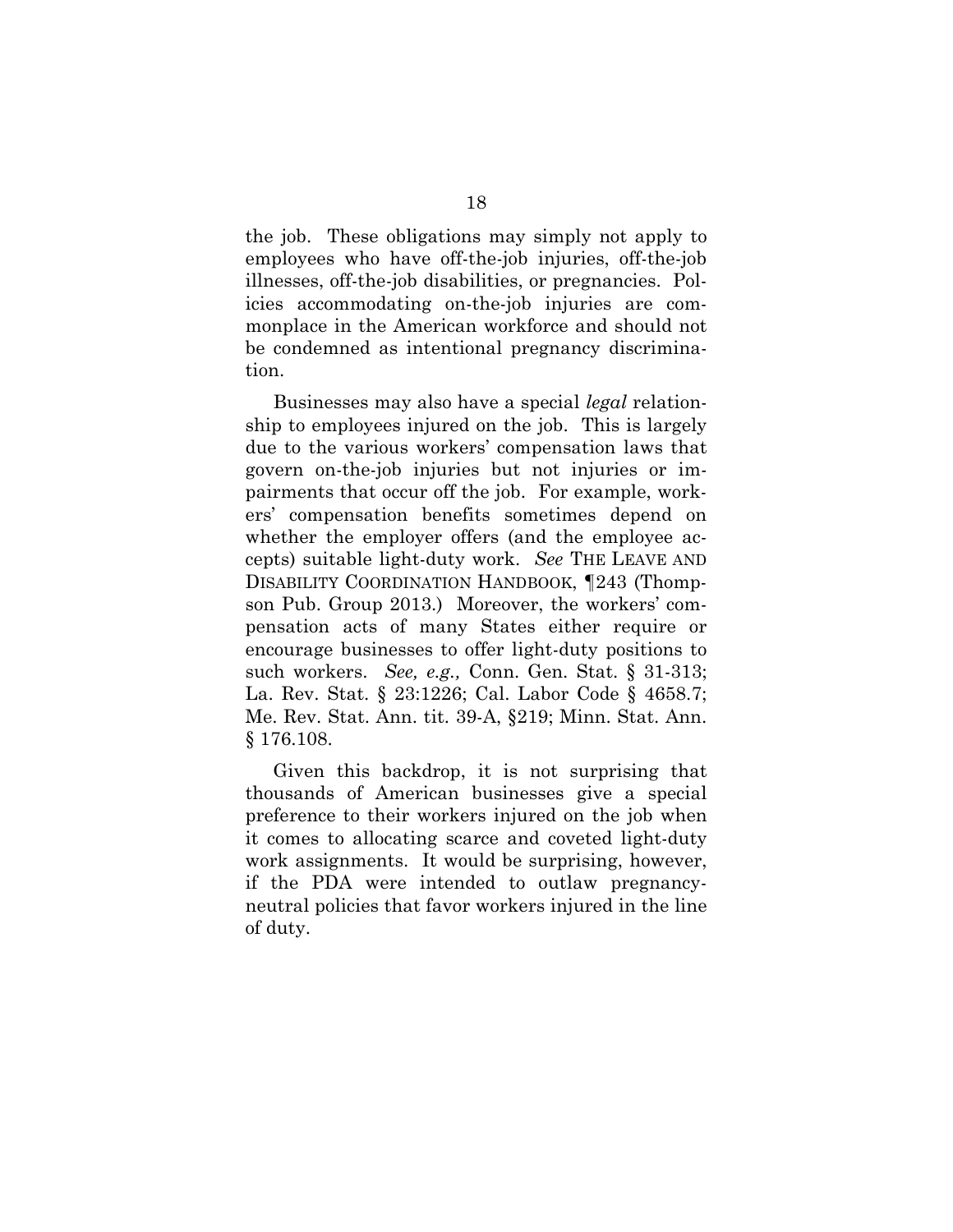C. Finally, Petitioner's approach to the PDA also would necessarily lead American businesses to abandon their pregnancy-neutral seniority policies. Under Petitioner's rule, employers would need to ensure that pregnant employees are always given priority over a non-pregnant employee of equal working ability, even if a non-pregnant employee has seniority.

Again, that is not the law. Preferring to adhere to a neutral seniority policy is not proof of intentional pregnancy discrimination. As this Court recognized in AT&T Corp. v. Hulteen, under the PDA "[b]enefit differentials produced by a bona fide seniority-based pension plan are permitted unless they are the result of an intention to discriminate." 556 U.S. 701, 709 (2009). More generally, this Court has recognized that "routine application of a bona fide seniority system would not be unlawful under Title VII." Trans World Airlines, Inc. v. Hardison, 432 U.S. 63, 82 (1977).

This Court's ruling in U.S. Airways, Inc. v. Barnett, 535 U.S. 391 (2002), further illustrates the point. In *Barnett*, an employee with a back injury sought to retain a coveted light-duty mailroom job, but the employer instead gave the job to a more senior non-injured employee, pursuant to its policy of seniority-based job bidding. Id. at 394. The employee sued, alleging that the mailroom job was a reasonable accommodation for his back injury and that the company violated the ADA by denying him this accommodation. Id. at 394-95. The Supreme Court (with a minor qualification) ruled for the company, holding that a company's interest in doling out light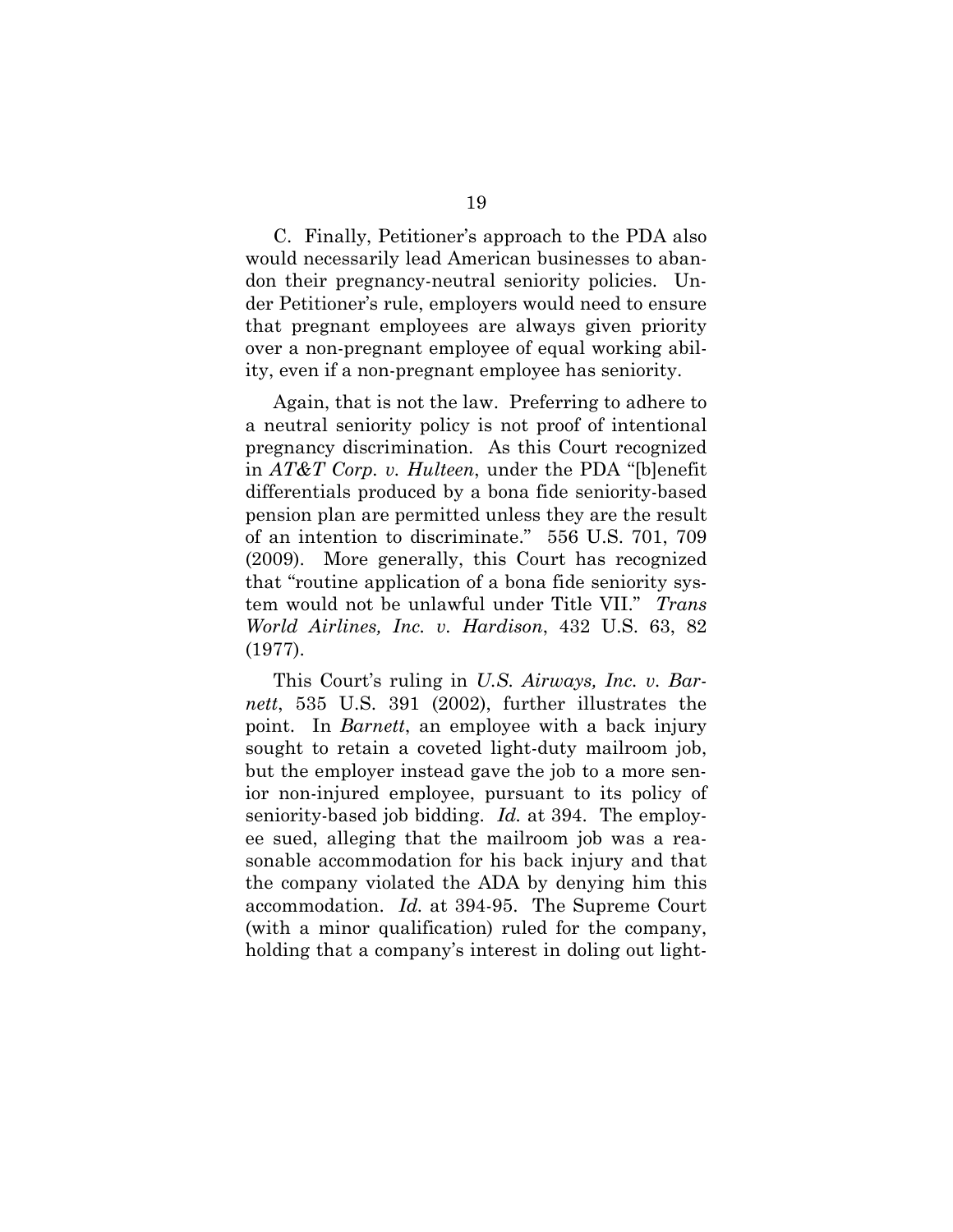duty assignments pursuant to a neutral seniority system will usually "trump" a claim for reasonable accommodation under the ADA. Barnett, 535 U.S. at 403-404. In other words, ADA claimants generally may not be prioritized over more senior colleagues just because they are entitled to reasonable accommodation under the ADA. Of course, the ADA confers an express, free standing affirmative right to a reasonable accommodation, whereas the PDA does not. It thus follows a fortiori from Barnett that the PDA does not entitle pregnant employees to get priority over more senior colleagues.

But if Petitioner's approach were adopted, it would overturn the seniority policies of thousands of American businesses and frustrate the valid goals of these policies. As this Court has recognized, "[t]he typical seniority system provides important employee benefits by creating, and fulfilling, employee expectations of fair, uniform treatment . . . they consequently encourage employees to invest in the employing company, accepting less than their value to the firm early in their careers in return for greater benefits in later years." Barnett, 535 U.S. at 404. Petitioner's rule would undercut the uniformity and evenhandedness of such policies by requiring employers to prioritize pregnant employees ahead of everyone else when it comes to securing light-duty assignments, even at the expense of more senior employees who are equal in their ability to work. That would be significantly disruptive to the many American businesses—and millions of their employees that reward seniority on a pregnancy-neutral basis.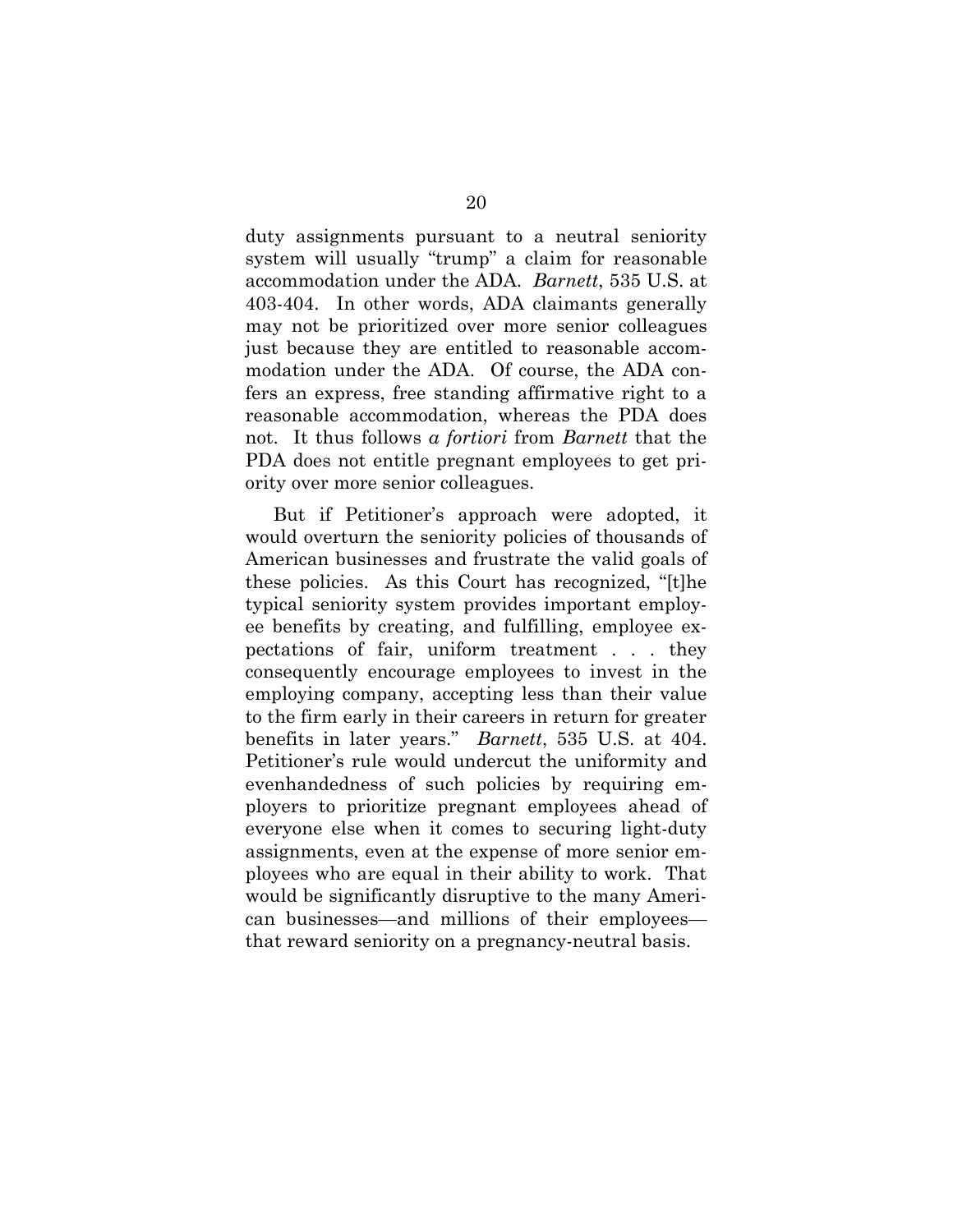Indeed, Petitioner's approach to the PDA—if accepted—would be more disruptive than the ADA claim pressed (unsuccessfully) in Barnett. Although the injured employee in Barnett sought to use the ADA's "reasonable accommodations" clause to gain priority over more senior colleagues, the ADA at least contains employer protections that allow the employer to deny such accommodations if doing so "would impose an undue hardship on [its] business." 42 U.S.C. § 12112(b)(5)(A). The PDA of course, does not contain a hardship exception to Petitioner's proposed accommodation claim.

Thus, Petitioner's view of the PDA would engraft an implied "reasonable accommodations" clause without the concomitant statutory defenses expressly made available for employers to defend against accommodation claims under other statutes, such as the ADA.

#### \* \* \*

Each of the scenarios posited above flows directly from the logic of Petitioner's (and the Government's) interpretation. And each confirms the folly of attempting to rewrite Title VII law based on a passage of text in the definitional section of a statute while refusing to consider the broader statutory context.

#### **CONCLUSION**

For the foregoing reasons, this Court should affirm the judgment of the Court of Appeals.